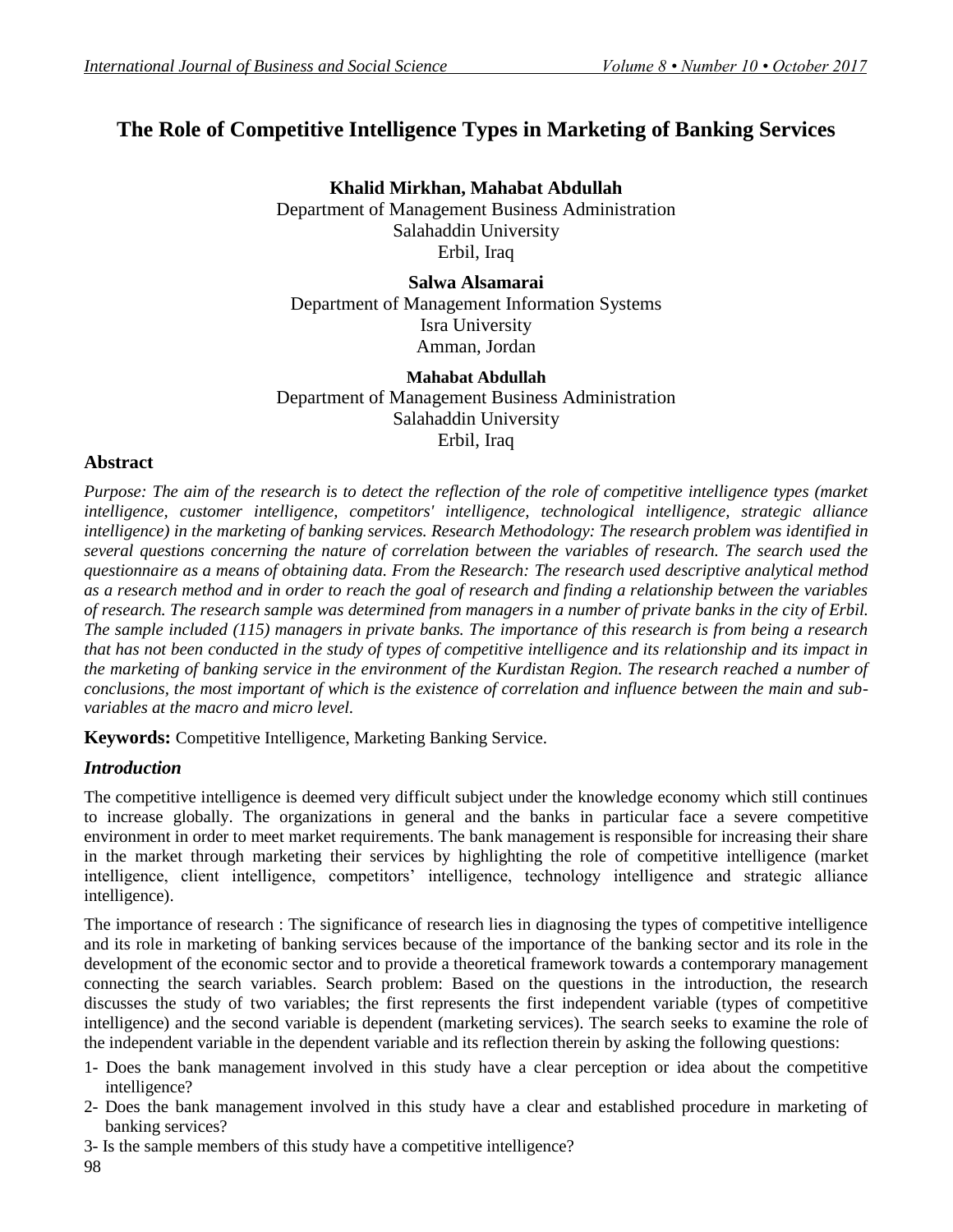4- What the nature (correlation and directions of effect) and it type between each type of competitive intelligence and marketing of banking services in the banks involved in this study?

A scenario for the research and its hypotheses: a scenario has been designed for the research according to the research problem, its importance and objectives. A chart was exemplified representing the relationships between the variables of the research and the directions of affecting the variables as shown in the figure (1).



#### **Figure (1) Model of Research Scenario**

Source: prepared by researchers

#### **Research Hypotheses:**

A set of main and sub hypotheses emerged out of the scenario model of the research, namely:

- 1- First main hypothesis: "there is a significant correlation between the types of competitive intelligence; combined and solo, and marketing of banking services.
- 2- The second main hypothesis: " there is a significant impact between the types of competitive intelligence; combined and solo and marketing of banking services".

Research objectives: this research aims basically to identify the role practiced by the competitive intelligence in marketing of banking services through focusing on the following objectives:

- A. Providing a theoretical framework on competitive intelligence; conception and types.
- B. Providing a theoretical framework on marketing of banking services; conception and combination.
- C. Identify and analyze the relationship between the correlations and trends of impact between the competitive intelligence and marketing of banking services.
- D. Recognize the extent of the managers interest of the banks involved with the variables of the research.
- E. Urging the banks to employ qualified managers in competitive intelligence through qualifying their current staff, chose and assigns intelligent people who are able to analyze, search and take successful decisions.
- F. Take advantage of the conclusions and recommendations of this research in order to upgrade the level of private banks in Kurdistan Territory in Iraq.

#### *Previous studies*

1- Study of al-Shammari 2011 "the environmental monitoring and competitive intelligence and their impact on the substantial capabilities". This study sought to determine the impact of environmental monitoring and competitive intelligence on the substantial capabilities of Iraqi organizations.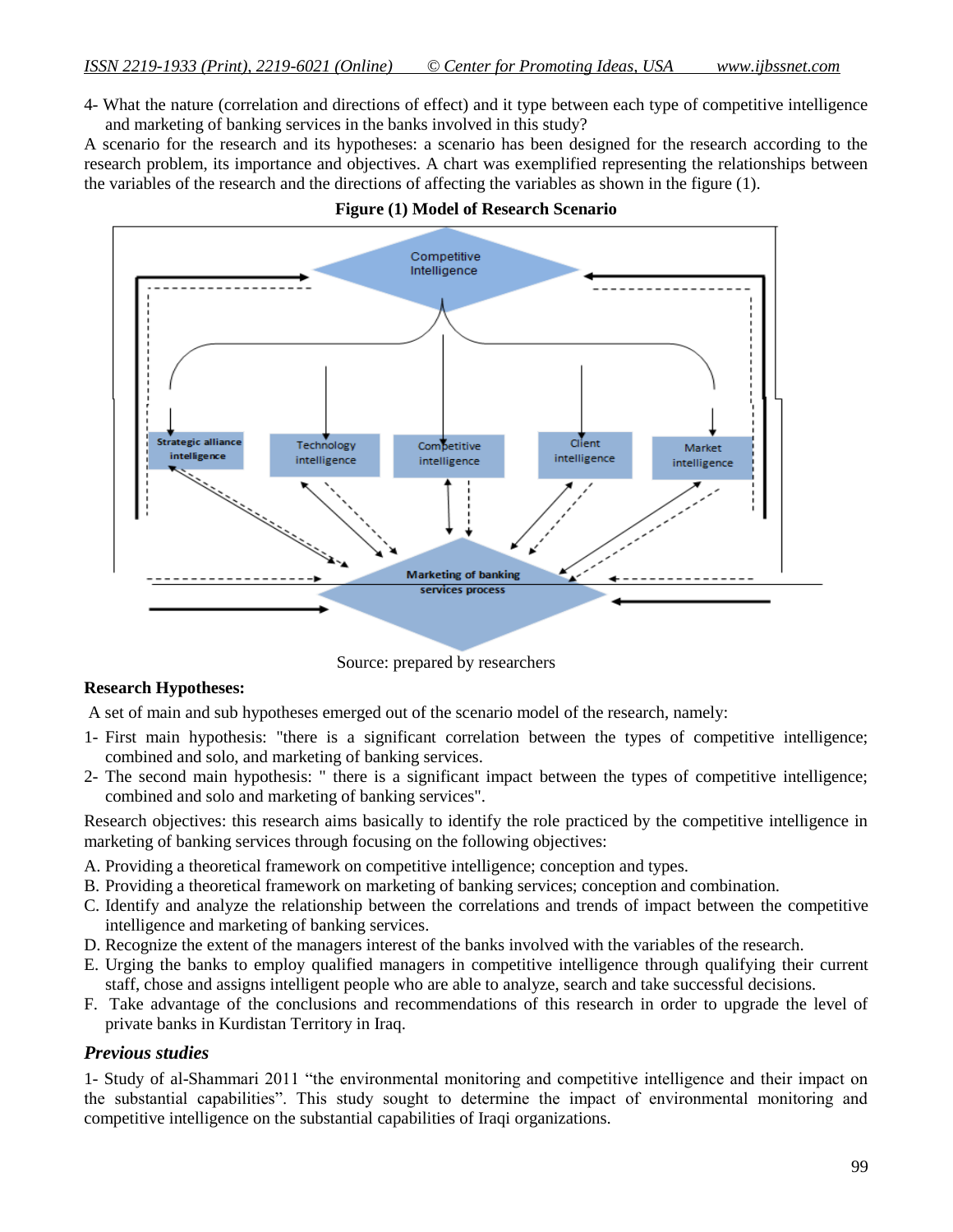The operations of competitive intelligence have been adopted (planning, collection, analysis and publishing) for the information of the competitive environment of the organization. The fundamental dimensions and capabilities (resources, capabilities and human capital) also have been adopted. Karbala Cement Company has been selected to test this study through questionnaire method, included (75) individuals, from the company managers, departments and units, as well as conducting personal interviews. Coefficient correlation was used to measure the correlations between variables and (t) test to know the significance of this correlation and multi regression analysis, (F) test to determine the significance of regression equation was used, and (R2) was used to explain the effect of the independent variables on the dependent variable. One of the most important findings the study concluded is that the environmental monitoring and competitive intelligence have an effective role in the growth of the organization and their competition through building substantial capabilities to the company which assist the company in sustaining its competitiveness and superiority over its competitors. The most important recommendations of the study were to focus on practicing an environmental monitoring and more broadly the company under the in Iraq environment which is characterized by uncertainty.

2- Study of Samira 2016 "competitive intelligence contribution to improving the industrial performance": the study aimed to clarify the effective contribution of competitive intelligence to improve the industrial enterprises performance. The extent of existence of (competitive intelligence operation, technology intelligence, competitors" intelligence, customer intelligence and strategic alliance intelligence) and its impact on the industrial enterprises have been selected. Five (5) industrial enterprises for various food manufacturers were selected to test the study through a questionnaire included (62) questionnaire forms distributed to the enterprises involved in the study according to their size and the number of departments therein. Descriptive analytical approach was adopted according to the nature of this study which adopts studying the phenomenon, expressed in qualitative and quantitative expression. Case study approach also was used. A model for the study was made consisting of independent variable, which is the competitive intelligence and dependent variable, which is the industrial performance. One of the most important findings of the study is that competitive intelligence is the best path to achieve competitiveness and sustainability in the contemporary business environment. One of the most important recommendations of this study to work on developing firm strong pillars for the competitive intelligence as it is a way to minimize the sudden risks.

3- Study of Fallaq and Ahlam, 2017 "Competitive intelligence for social responsibility business organizations". This study aimed to determine the extent of competitive intelligence contribution in making the business organization for social responsibility to achieve competitive edge through achieving what represent the competitive intelligence levels; market intelligence, marketing intelligence, and business intelligence. Jeizi Communications Company was selected to test the model of the study. The study concluded that business organizations, which are looking for distinction and excellence in its environment and its competitors must take care with its entire external environment, with all opportunities and threats included, either to face or adapt to. One of the most important proposals concluded by the study is the focus on using the methods of competitive intelligence in selection of human resources process. This would generate affiliation and loyalty among employees and motivate them to work more to achieve social responsibility within the company.

# *The Theoretical Framework of the Research*

### **I. The Concept of Competitive Intelligence:**

The term competitive intelligence got the attention of many researchers and writers, especially in recent years and up to now. This led to a group of explanatory concepts derived from the nature of the process as shown in the following table: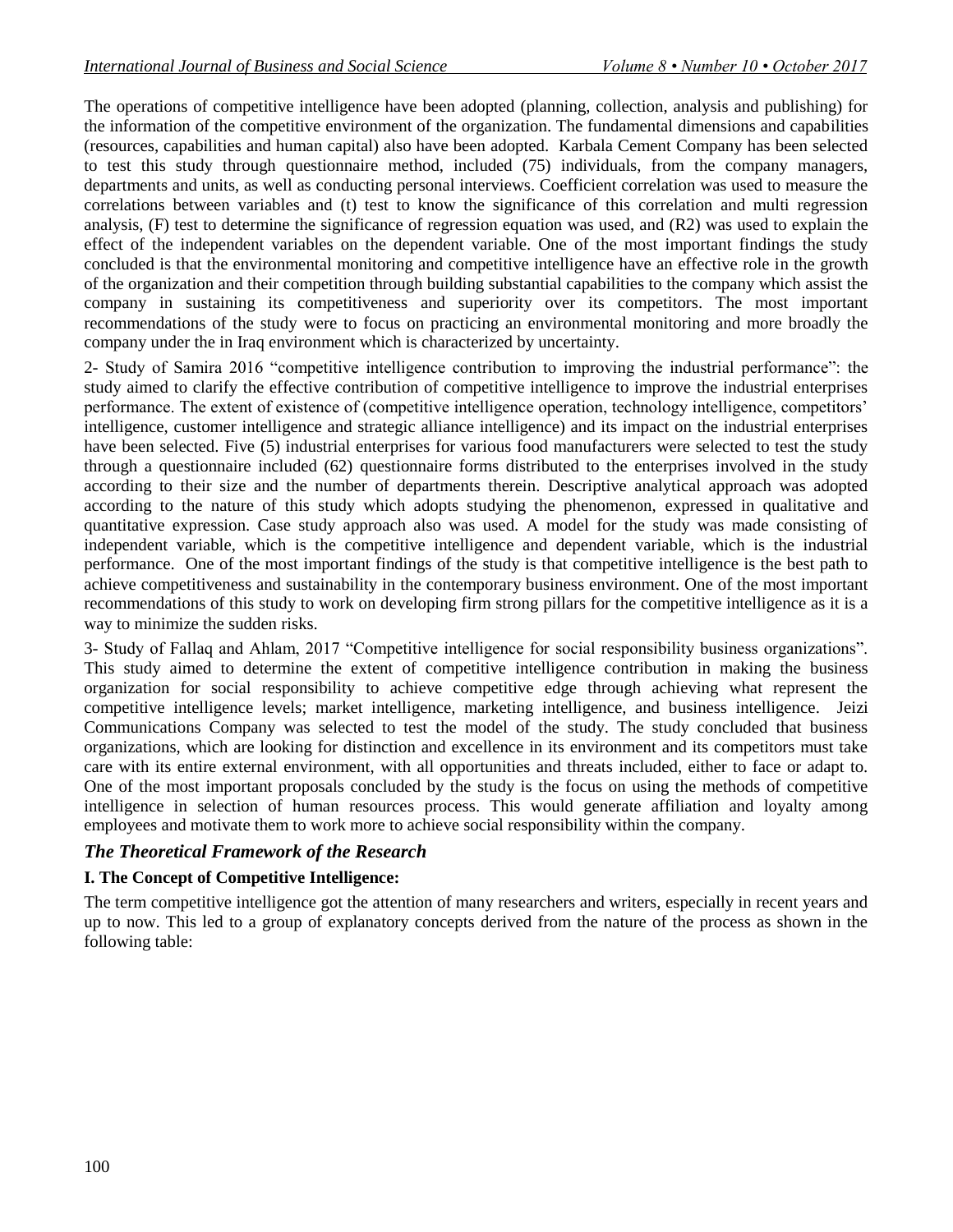| Ser.           | <b>Source</b>                            | <b>Concept</b>                                                                                                                                                                                                                                                                                                                                                                                                                                |
|----------------|------------------------------------------|-----------------------------------------------------------------------------------------------------------------------------------------------------------------------------------------------------------------------------------------------------------------------------------------------------------------------------------------------------------------------------------------------------------------------------------------------|
| $\mathbf{1}$   | Bernhardt, 2003,<br>87                   | It is coordinated efforts in a regular way to collect information about competitors, suppliers, and<br>customers to acquire a competitive advantage and focuses on gathering such information in an<br>ethical manner.                                                                                                                                                                                                                        |
| $\overline{2}$ | Boncella, 2003,<br>327                   | It is an ethical process that depends on analysis and publishing accurate information on a time.<br>Such information is related to the effects on competitors' business environment and the enterprise<br><i>itself.</i>                                                                                                                                                                                                                      |
| $\mathfrak{Z}$ | Albesu<br>and<br>others, 2008, 1         | It is an analytical process that transfer information from all directions about competitors and<br>consumers, with knowledge of the strategy which its core is known to competitors; whether<br>information about the evolution of the market or the opportunities and threats.<br>It is a process of gathering news and interpreting the public information that focus on the position<br>of competitors, performance, capacity and caution. |
| $\overline{4}$ | Parker<br>and<br>others, 2008, 114       | It is used by the organization to collect information and add value to such information through<br>analysis and conclusions presented to the managers to assist them in making decisions; whether<br>strategic or tactical.<br>It is a process able to disclose information that would allow the management to identify and fill<br>the gaps on consumers, products, market                                                                   |
| 5              | Colakoglu, 2011,<br>161                  | It is a systematic process initiated by the enterprise to collect and analyze information about<br>competitors, and the social, political and economic environment in general of the enterprise.<br>The main objective of the process of competitive intelligence is the use of various information<br>sources in order to increase the competitiveness of the enterprise while reducing competitive<br>advantage of competitors              |
| 6              | Mugo, 2012, 61                           | It is a regulatory process by which early detection of risks and opportunities in the market would<br>be done before it becomes clear. It focuses on the developments and events aimed, at the end, to<br>achieve a competitive advantage                                                                                                                                                                                                     |
| $\overline{7}$ | McGonagle and<br>vella, 2012, 19         | It is the process uses public sources to collect data, competitors and the market environment and<br>turn it into usable intelligence.                                                                                                                                                                                                                                                                                                        |
| $\,8\,$        | Mejarshin, 2013,<br>408                  | Competitive intelligence is an integral part of the knowledge economy, including warning signals<br>about threats and opportunities. It is the art of collecting, processing and storing information, so<br>that the employees in different organizational levels would be able to have access to and use the<br>information.                                                                                                                 |
| 9              | 2013,<br>Adutoit,<br>31                  | It is a continuous and systematic approach to the external environment that can have an impact on<br>the organization, and thus affect the decision making process.                                                                                                                                                                                                                                                                           |
| 10             | Nooraei<br>and<br>others, 2014, 651      | It is the process of gathering information about the external environment and other interests; such<br>as industry trends, legal and regulatory, and international trends and technological developments,<br>the political and economic conditions.                                                                                                                                                                                           |
| 11             | Taner, 2014, 18                          | A practical explanation of the process emerged from methodological process, including planning,<br>collection, and analysis and publishing information about the external environment to identify<br>opportunities or developments likely to affect the position of the organization.                                                                                                                                                         |
| 12             | Nenzhelele and<br>Pellissier, 2014,<br>8 | It is a combination of disciplines developed in economics, marketing, military theory, information<br>science and strategic management. It is contemporary and practical practice used in cases of<br>increasing movements of players in a constantly changing business environment.                                                                                                                                                          |
| 13             | Investopedia,<br>2015, 1                 | It is a high level strategy and implemented by the enterprise as it seeks to get updated and new<br>information about the changes occurred in the market, industry of competitors and customers in an<br>attempt to gain a competitive advantage against other competitors.                                                                                                                                                                   |

**Table (1) Explanatory Concepts of Competitive Intelligence Process**

### *Types of Competitive Intelligence*

There are several types of competitive intelligence contribute to collect different information about the external environment of the enterprise; whether this information on competitors, customers, suppliers, markets, products, innovations, inventions, new technologies are being used. So, we can reflect this information of competitive intelligence in (Figure 2), which this research depends on for being the most important type of competitive intelligence that lead to integration of competitive intelligence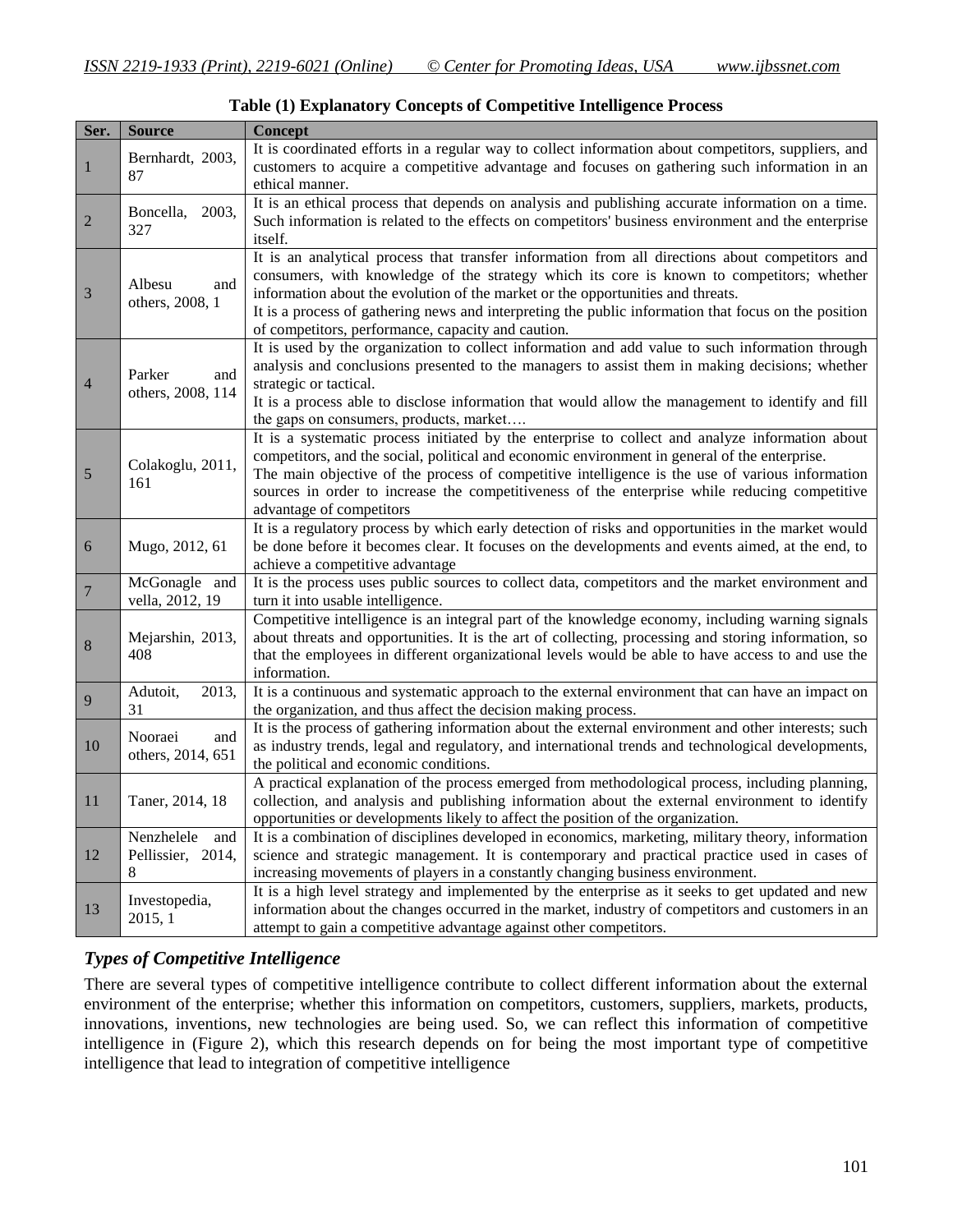

### **Figure (2) Source: prepared by researchers**

The integration of strategic intelligence types

### **I. Market Intelligence**

The enterprises adopt this type of intelligence to acquire the knowledge required to formulate future plans related to their strategic interests at the market and the environment as a whole, strengthening their position and performance in the market by providing corporate CEOs with analyses about the enterprise, its competitors and its markets by a competitive analysis, market analysis related to the overall environment, and then enabling them to develop scenarios and strategic thinking as well as its impact on strategic management and institutional success in the market. (Saleh et al, 2010, 336).

Market intelligence draws the outlines, current and future trends, customer needs, preferences, new markets, market segmentation, key moves and changes in marketing and distribution. (Hadi, 2014, 208)

### **II: Customer Intelligence**

(Capek, 2012, 3) argues that customer intelligence is a systematic process of collection, analysis and application of information about the customer environment, including current and potential customers. This reflects the enterprise's understanding of its objectives and its relationship with the customers' environment through focusing on their various customer needs and desires which are deemed within the planned objectives.

### **III: Competitors intelligence**

Competitors' intelligence focuses on competitors, their abilities, current activities, plans and intentions. It is often used by strategic planning processes or by the operating managers within the enterprise and strategic business units, as it may affect the managers of products and operations and those involved in the development of products, business, integration and acquisitions.

The question here is: why do we focus on competitors' intelligence?

Focus on competitors' intelligence aims to help us to answer the following questions:

- Who are the current competitors of the enterprise?
- Who are the potential competitors of the enterprise?
- How the competitors look at themselves? How do they look to the enterprise?

As well as (Olson, 2012, 1)

- Who is the competitive enterprise? What are the products or services affiliated?
- How many employees are in this enterprise?
- What are the strengths and weaknesses of competitors? Which one requires to be improved?

The competitors are the organizations that have the same product or service currently and in future. They are also the organizations that have alternative products.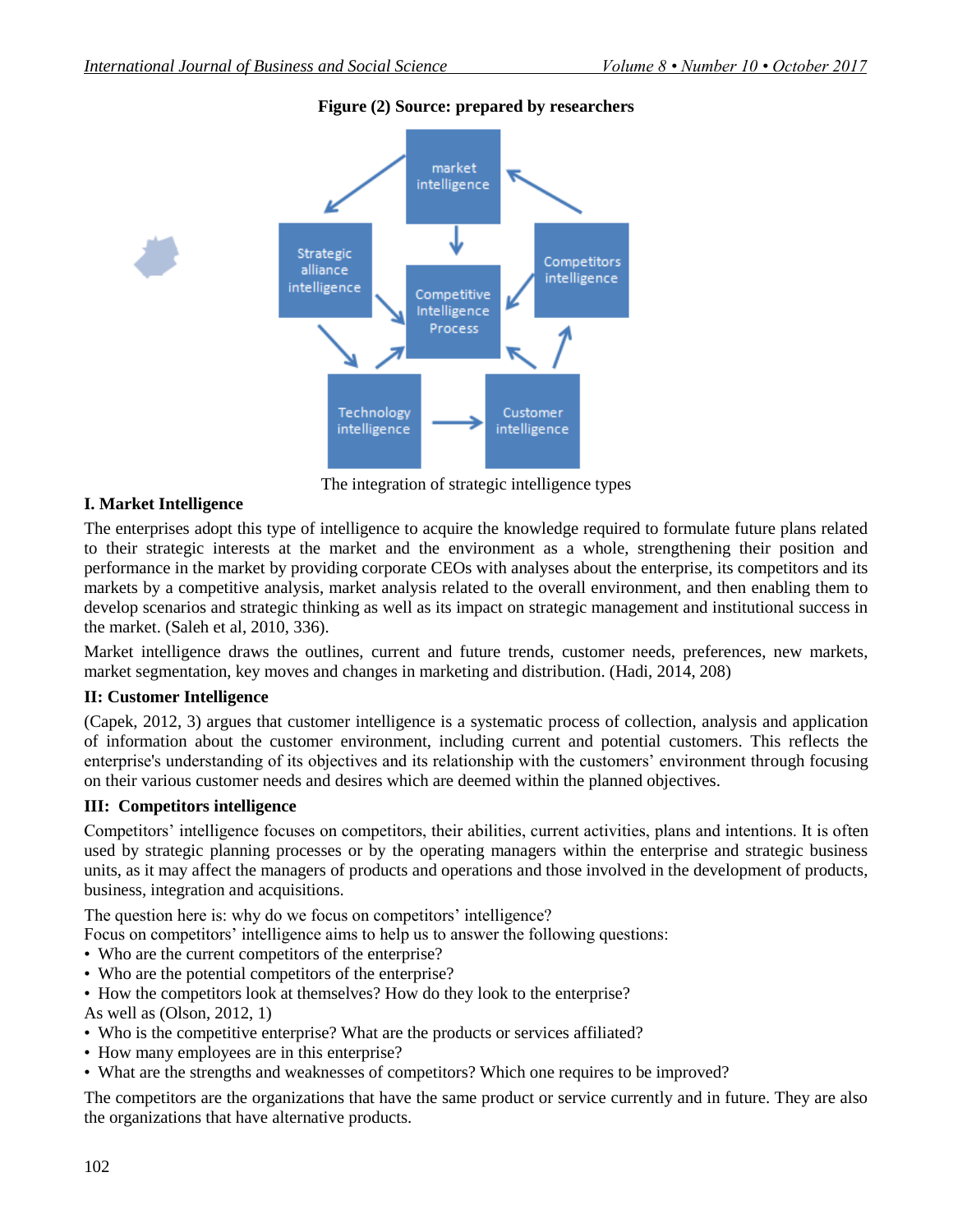It is necessary to monitor these organizations because the result of such monitoring provides the enterprise with the necessary knowledge that will allow it to predict the future movements and discover the weaknesses and exploit it. (Albesu et al, 2008, 2).

### **IV: Technological Intelligence**

Changes in technology caused by the continuous innovation impact the businesses of the enterprise, but smart enterprises don not wait those changes to occur, but they observe and follow up the external environment and new innovations and utilize them. Smart technology is the process provided to improve the performance and develop technologies by identifying possible options of new technologies, reducing the possibility of failure in case of contrasting technology. This clarification includes monitoring technology, technology assessment, and technology forecasting, which is the work of competent technology intelligence experts who are concerned in monitoring all the technological aspect in the industrial competitive environment. (Colakoglu, 2011, 620) defined technological intelligence as a process that focuses strictly on science and technologies and their impact on the research and development activities in the organization.

### **V: Strategic alliance intelligence**

The strategic alliance idea became clear about all aspects related to acquisition, partnership and strategic alliances made in the external environment of the institution, including the concept of strategic alliance intelligence: it is a process that includes investigation of all current integration and acquisitions operations in the industry. (NGugi, 2012, 15). It is also monitoring the strategic alliance operations performed by competitors and learn foreign integration and acquisitions in the external environment. (Karanja and others, 2012, 15).

In general, the various types of competitive intelligence have direct implications on the enterprise because it contributes directly, according to the information provided, to the development of products and production processes, the emergence of new innovations, acquisition of weak enterprises or ally with strong organizations. It also contributes to attract customers, guarantees their loyalty in several ways according to the information provided by the external environment. Competitive intelligence helps the managers to marketing the banking services which will lead the enterprise to achieve its objectives; whether long or short terms, i.e. it impacts on improving the general performance of the enterprise.

#### **II: Marketing of Banking Services**

#### The concept of marketing of banking services:

First, we shall discuss the definitions of banking service and then discuss the concept of marketing of banking service. (Mu"alla, 1994, 48) defined banking service as the source to satisfy the customer needs and desires, while it represents, in view of the bank, a source of profit. (Anna, et al, 1999, 54) defines marketing banking service as the services disposed to the benefit of customers or private organizations through the mediation process, which is translated into the ability to fund-raising, managing, lending and the ability to provide advices on the management of funds. Marketing banking service is defined by (al-Khudairi, 2012, 71) as the task of planning, organizing, directing, and monitoring the flow of banking products and services through an integrated network, including the bank branches, its units who are responsible for distribution and make it available to satisfy the desires of customers with achieving the bank profit, expansion and continuity. Both (Mohammad and Abdel-Qadir, 2005, 36) point out that marketing orientation can be represented from the bank in the following figure: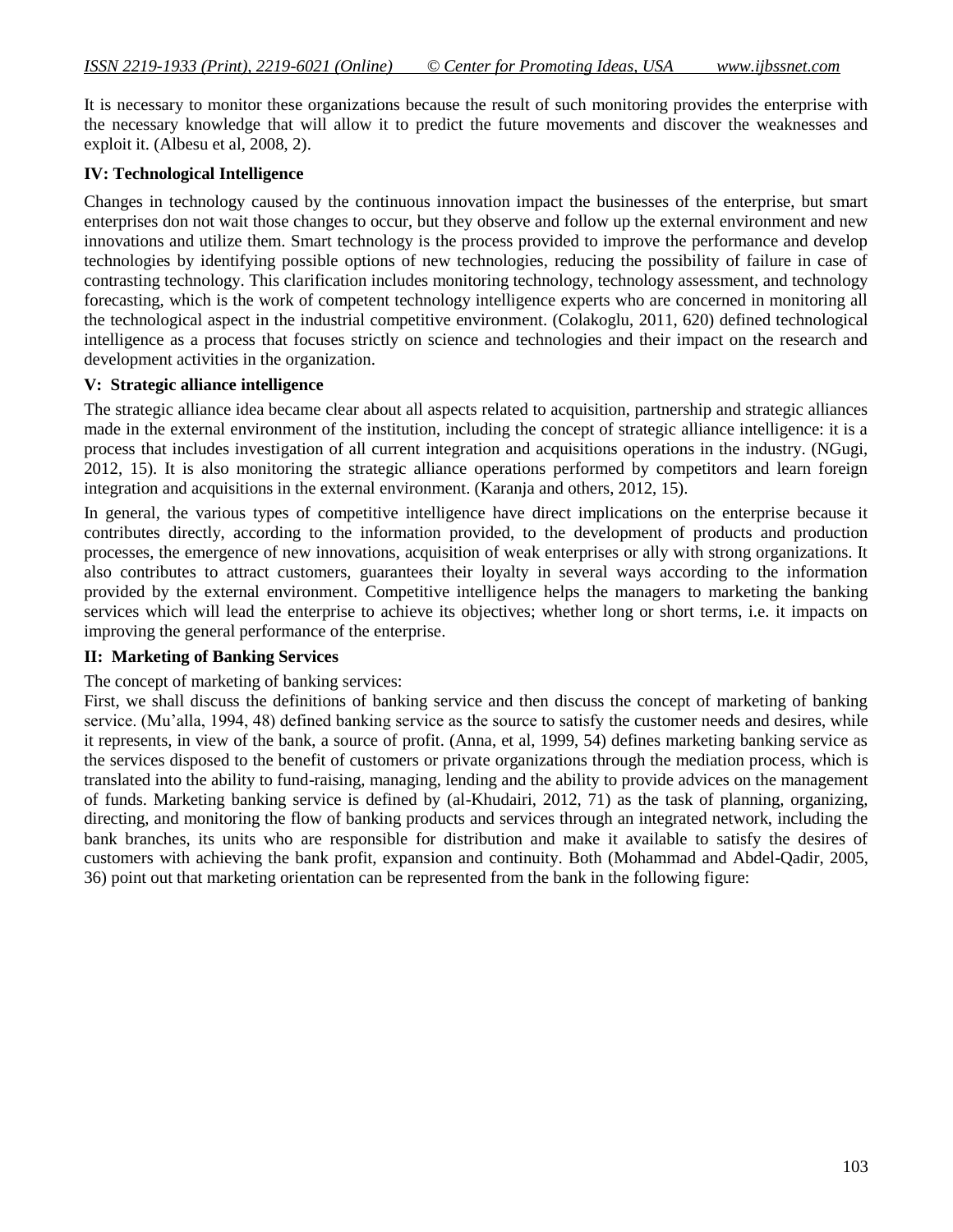

# **Figure (3) Marketing Orientation for bank services**

Source: (Mohamed, Sahel Sayyed, Abdel-Qadir, and Bodi, (2005), "the importance of marketing orientation of the Bank, Faculty of Economic and Management Sciences, the second national meeting on banking system in the light of legal and economic transformations)

# *The elements of the combination of marketing of banking services:*

As the service is intangible, its marketing combination is more difficult than it is for physical tangible products despite the similarities between the two, where the four elements are materialized: Product, pricing, promotion, and distribution, to form a marketing mix for both the services and physical products. Other elements can be added to the services marketing mix to increase its scope. These elements are: processes, individuals (people), and the physical environment. Now we shall discuss each one as follows:

### **1- Banking Services:**

The bank product is considered one of the most important elements of the marketing mix for the banks, through which the banks can meet the needs and desires of their customers and work to satisfy them. The understanding of the bank product, in terms of marketing, is linked to three dimensions, which are represented in: (Ahmad, 2001, 51-53) (Al-Na"sah 2011, 65):

- Primary product: represented in the essence of the benefit that the customer seeks to achieve and get it by owning the bank service. When the customer opens cheque account, for example, by this actually he does not buy the checkbook, but the ease and security (convenience) to pay what he must pay to others without having to carry cash, especially if the amount of payment is large.
- Tangible product: it is something that could be seen by customers displayed for sale. It is represented in credit cards. Tangible products are characterized in five characteristics, namely: quality assurance level, features and specifications, packaging, trade name (brand), and design or shape (specific model).
- Supported product: it represents a set of additional elements, whether tangible or intangible, acquired by the customer at purchasing the bank service, where it will be supportive and associated to the primary service. For example, "how the bank deals with an applicant to get a loan during the application and evaluation process, clear and understandable monthly bank statements, quick response to the questions of the applicant. This is so called sales of systems, which represents a strategy for consistent solutions for the entire problem of the customer.

### **2- The Price**

The price is another element of marketing mix, which is the sole element that could achieve profits to the enterprise, no matter of its type, while the other elements of the mix represent the cost. The price also has an important role in fixing the identity of the bank in the market and supports its positioning therein.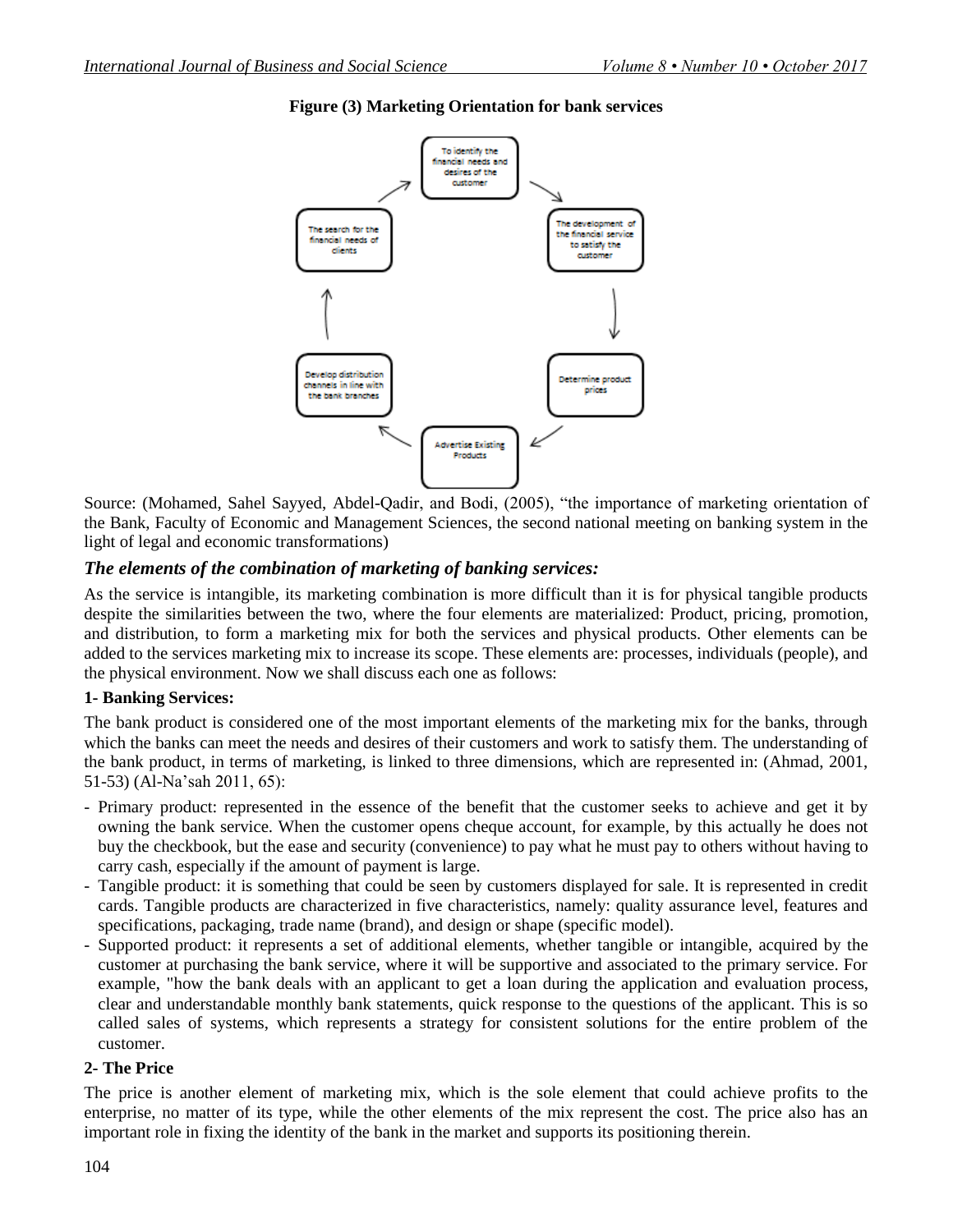It is also deemed a sign for the quality of the services because the customer is interested in the price he will pay rather than the size of the demand of such service he likes to acquire when entering the market, so he put the maxi and mini of this price. If the price of such service has been reduced below the minimum he determined, he will doubt of the quality of the service, and in the event it increased above the maximum price he determined, then he will consider it too expensive (Al-Smeida'ie el at, 2005, 86). Price means the value paid by the customer for the commodity or service he acquires. In this sense, price means the price of monetary units determined by the dealer and accepted by the customer for the commodity (al-"Askari, 2000, 173).

### **3- Promotion**

Promotion is deemed one of the key elements of the marketing combination for any bank due to the vital role played by promotion, including introducing the bank services to the customers, convincing them of the advantages of dealing with them, the satisfactions expected that can be achieved and then push them to take their decision to deal with the bank or continue to deal with the bank in future. Promotion means the bank use of all personal and non-personal efforts and methods to inform the effective customer of the banking services or banking services provided by demonstrating their advantages and characteristics as well as how to utilize them, and persuade the customer to deal with the bank. Therefore, the process of promotion is based on two main things:

- A. An appropriate assortment of facts and information about the bank and banking services, so that they are transferred to the customer in appropriate image and properly.
- B. Convincing the customer of the importance and necessity of dealing with the bank and get benefit from the bank services to satisfy his needs (Jamil 2015, 92-93).

### **4- Distribution**

The decisions related to the distribution of banking services is considered one of the most important topics addressed by the banking marketing departments of the banks because of their direct and significant impact on all other marketing resolutions. As the services are intangible, this would impose many restrictions on their distribution process. Banking distribution is defined as: all the decisions and activities aim to make the banking services available to the beneficiaries through distribution channels (Al-Smaida'ie, 2000, 285).

It also defined as a group of planned activities which will lead to the transfer of the service from the point of production (the bank) to the point of sale (customer). (Taha, 2007, 67).

#### **5- The People**

The human element is one of the most important factors that impact on the customer"s perception of the quality of service provided to him. The human element incudes all the individuals and organizational units within the bank that are directly or indirectly deal with the customers. The bank management should develop their skills through continuous training in terms of physical facilities or customer treatment and how to receive them. It is agreed that the bank workers must have an assortment of skills and capabilities, in particular those who have direct contact with the customers (Heirash, 2008, 178).

The employees of many banks are characterized by performing double roles; in one hand they perform and complete the service and in other hand they play the role of selling the service through the communication with the customers and mastering provision of services to the customer using the different techniques and skills (Abu Orabi, 2000, 8).

#### **6- Service Delivery Process**

Operations means: "all activities and methods that have access to the specifications or features desired by the customer in the bank service". The provision of the bank service is deemed critical to the banks. The provision of bank service includes very important things; such as policies and procedures followed by the bank to ensure the delivery of service to customers. It also includes other activities and protocols; such as possibility, flow of activities, discretion or choice granted to employees at the bank, how to direct and treat the bank customers, and encouraging them to participate in the process of obtaining banking service (Abu Orabi, 2006, 88). All this indicates that the bank should pay attention to the service design which allows quick flow to meet the demand of the customer through: (Heirash, 2007, 180)

- Reducing the long term operations cycle.
- Simplifying the routine procedures.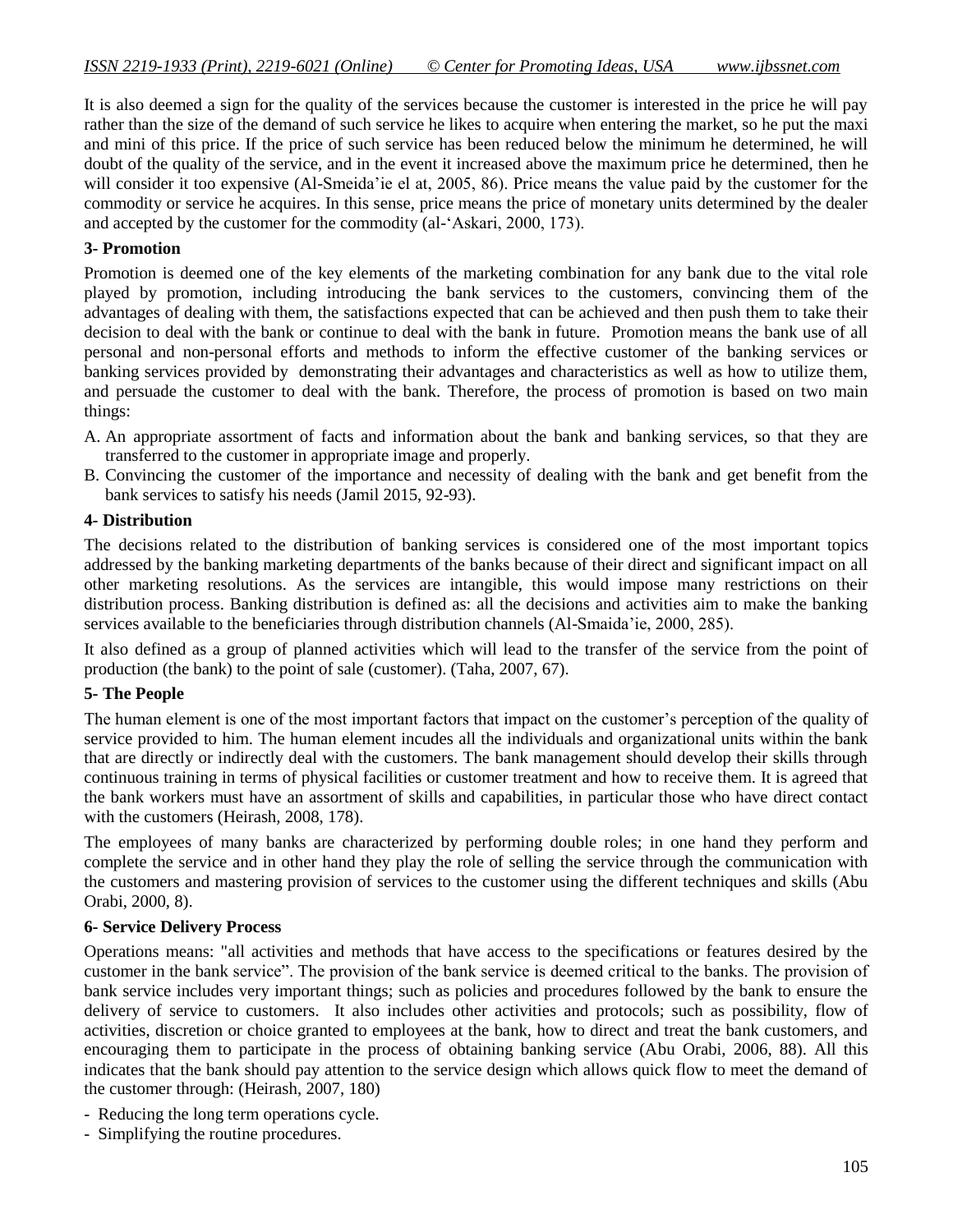- Reducing work time flow from one department to another.
- Taking into consideration the opinion of customers in identifying processes of each service performance.

# **7- The Physical Evidence.**

Due to the intangible nature of service in general, attention to the tangible evidence to the service or customer service should be paid to show the level of quality of such service. It is so hard to judge the service because of the lack of tangibility to the customer. This requires the provision of supplies and equipment used in the production or delivery of service; such as computers, ITM machines, software, means of communication, furniture, décor and other things. It should be noted that the physical evidence is one of the factors that has a clear impact to facilitate the process of the customer"s recognition to the banking services, as well as to facilitate the service process, especially in promotional campaigns. (Al-Ajarmeh, 2005, 317).

This, therefore, prompts us to talk about the need for a balance between this support and the bank's internal system and its members, which facilitates the flow of banking services as required by the bank's public policy. In accordance with the foregoing, we conclude that physical facilities are not less important than the existence of banking service or its price on marketing. So, there is need for the banks to take care of this aspect, especially the customer's judgment on the quality of performance of many services is now based on many standards and the most prominent is the availability of material facilities at the bank (Heirash, 2008, 179).

# *Field Aspect of the Research*

The description of the research community and its sample

I. Description of the research community and the justifications for its selection

The research tested its hypotheses at (38) private banks in Erbil (research community).

# **II: Description of the characteristics of the sample members:**

The sample was selected in accordance with the requirements of the current research as the role of competitive intelligence types in marketing of banking services is a task has to be implemented by the decision makers at the banks, who have experience in the banking business. Therefore, the sample of the research was selected to consist of (Director, Assistant Director, Head of Department, and Head of section and Director of the Division) as they are the decision makers at the bank. The researchers had distributed (120) questionnaire form to the bank managers at (38) banks. A total of (115) questionnaire was collected, i.e. the percentage of respondents was (95.8%) as shown in table (2).

| <b>Factors</b>         | distribution               |                                     |                                  |                                 |                             |                    |              |
|------------------------|----------------------------|-------------------------------------|----------------------------------|---------------------------------|-----------------------------|--------------------|--------------|
|                        | <b>Male</b>                |                                     |                                  | Female                          |                             |                    | <b>Total</b> |
| <b>Gender</b>          | 73                         |                                     |                                  | 42                              |                             |                    | 115          |
|                        | %63.47                     |                                     |                                  | $\%36.53$                       |                             |                    | %100         |
|                        | $24 \geq$                  | 25 - 35 years                       | 36 - 46 years                    | 57<br>47<br>vears               | 58<br>68<br>$\sim$<br>vears | $69 - 79$<br>vears | <b>Total</b> |
| Age                    | $\mathbf{2}$               | 48                                  | 32                               | 15                              | 13                          | 5                  | 115          |
|                        | %0.17                      | %41.73                              | $\frac{627.82}{ }$               | %13.04                          | %11.3                       | %0.43              | %100         |
| Academic               | <b>Middle</b><br>school    | <b>Diploma</b>                      | <b>BA</b>                        | <b>Higher</b><br><b>Diploma</b> | M.A.                        |                    | <b>Total</b> |
| achievement            | 8                          | 11                                  | 84                               | 7                               | 5                           |                    | 115          |
|                        | %0.69                      | %0.95                               | %73.04                           | %0.60                           | %0.43                       |                    | %100         |
| <b>Number of years</b> | $\leq1$                    | $\leq1$                             | $2 - 16$ vears                   | 17 -31 years                    | $32 - 46$<br>vears          |                    | <b>Total</b> |
| of service             | $\overline{\mathbf{4}}$    | 77                                  | 18                               | 13                              | 3                           |                    | 115          |
|                        | %0.34                      | %66.95                              | %15.65                           | %11.30                          | %0.26                       |                    | %100         |
|                        | <b>Director</b><br>general | <b>Associate</b><br><b>Director</b> | Head of the<br><b>Department</b> | Director of<br><b>Division</b>  | <b>Others</b>               |                    | <b>Total</b> |
| <b>Career Center</b>   | 25                         | 30                                  | 30                               | 11                              | 19                          | 115                |              |
|                        | %21.73                     | %26.08                              | $\%26.08$                        | %0.95                           | %16.52                      |                    | %100         |

**Table (2) Distribution of Subjects in the Research Sample by Demographic Factors**

Source: prepared by researchers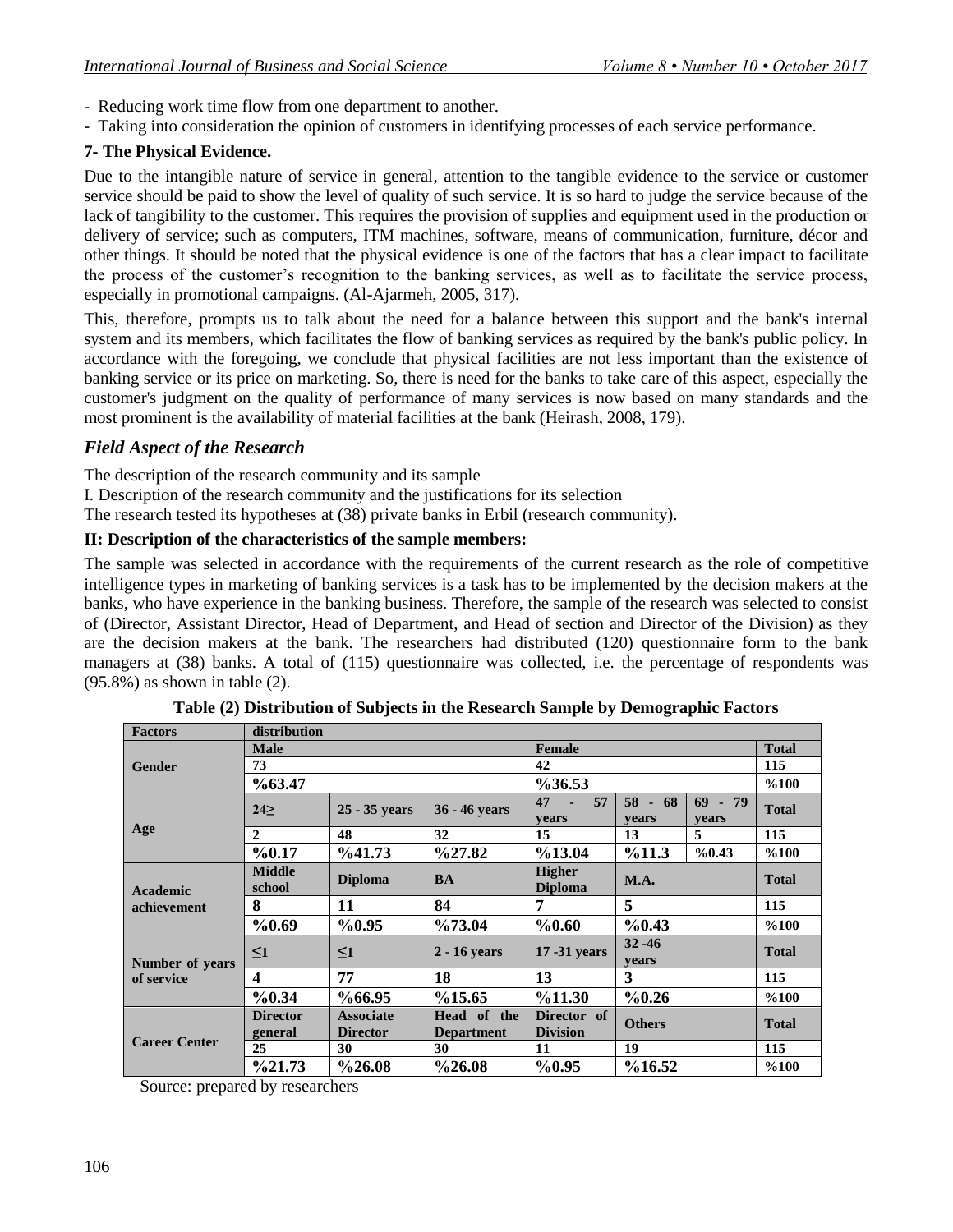### **Describe the variables of competitive intelligence types and their diagnosis:**

### **1. Market intelligence:**

Table (3) frequency distributions, percentages and mathematical community values and standard deviations and coefficient of variation and percentage agreement for market intelligence type statements, adoption (3) phrases to measure this type which starts from (X1-X7), as follows:

- 1. the principal paragraphs which contributed to enrich the market intelligence type (X3) that indicate the Bank relies on field research to study the market situation with high level confirmed by arithmetic (4.23) and with affinity in sample answers with agreement (84.52%) and low dispersion confirmed as reversible Standard deviation (0.73) and coefficient of variation (17.18).
- 2. Followed by a paragraph (X7) that suggests the Bank is working to diversify its services aligned with the requirements of the banking market and high level confirmed by arithmetic (4.19) and with affinity in sample answers with agreement (83.83%) and reversible deviation (0.82) and coefficient of variation (19.45).
- 3. Followed by a paragraph (X1) that indicate the Bank monitors the market used by competitors and high level confirmed by arithmetic (4.15) and with affinity in sample answers with agreement (82.96%) and reversible deviation (0.74) and coefficient of variation (17.85).
- 4.followed by a paragraph (X4) that indicate the Bank works to collect information on all the services of competitors in the market in order to provide better services to their customers and the level above average confirmed by arithmetic (3.98 (and by coincidence good answers respondents with agreement (79.65%) Reversible deviation (0.85) and coefficient of variation (21.29).

Table (3) Frequency distribution and percentage values arithmetic standard deviation and coefficient of variation and percentage agreement (average/agreement) respondents answer about the paragraphs on market intelligence for the kind of competitive intelligence  $(n = 115)$ 

|                |                          | <b>Answer scale</b> |                  |               |                  |               |                     |               |                             |             |                   |                 |              |            |
|----------------|--------------------------|---------------------|------------------|---------------|------------------|---------------|---------------------|---------------|-----------------------------|-------------|-------------------|-----------------|--------------|------------|
| Paras          | <b>Strongly</b><br>agree |                     | Agree            |               | <b>Sometimes</b> |               | Don<br>not<br>agree |               | Don not agree<br>completely |             | <b>Arithmetic</b> | <b>Standard</b> | Coefficient  | Percentage |
|                |                          |                     | $\boldsymbol{4}$ |               | 3                |               | 2                   |               | mean                        |             |                   | deviation       | of variation | agreeing   |
|                | m                        | $\frac{0}{0}$       | т                | $\frac{0}{0}$ | Т                | $\frac{0}{0}$ | m                   | $\frac{0}{0}$ | m                           | $^{0}/_{0}$ |                   |                 | $($ %)       | $(\%)$     |
| <b>X1</b>      | 38                       | 33.0                | 58               | 50.4          | 18               | 15.7          | $\mathbf{0}$        | 0.0           |                             | 0.9         | 4.15              | 0.74            | 17.85        | 82.96      |
| X <sub>2</sub> | 17                       | 14.8                | 57               | 49.6          | 34               | 29.6          | 6.                  | 5.2           |                             | 0.9         | 3.72              | 0.81            | 21.81        | 74.43      |
| X3             | 44                       | 38.3                | 55               | 47.8          | 14               | 12.2          | $\mathbf{2}$        | 1.7           | $\mathbf{0}$                | 0.0         | 4.23              | 0.73            | 17.18        | 84.52      |
| <b>X4</b>      | 32                       | 27.8                | 56               | 48.7          | 21               | 18.3          | 5                   | 4.3           |                             | 0.9         | 3.98              | 0.85            | 21.29        | 79.65      |
| X <sub>5</sub> | 30                       | 26.1                | 56               | 48.7          | 25               | 21.7          | 4                   | 3.5           | $\mathbf{0}$                | 0.0         | 3.97              | 0.79            | 19.85        | 79.48      |
| <b>X6</b>      | 35                       | 30.4                | 45               | 39.1          | 30               | 26.1          | 5                   | 4.3           | $\mathbf{0}$                | 0.0         | 3.96              | 0.86            | 21.80        | 79.13      |
| X7             | 46                       | 40.0                | 50               | 43.5          | 14               | 12.2          | 5                   | 4.3           | $\mathbf{0}$                | 0.0         | 4.19              | 0.82            | 19.45        | 83.83      |
| Average        | 76.9                     |                     |                  |               | 19.4             |               | 3.7                 |               |                             |             | 4.03              | 0.80            | 19.89        | 80.57      |

Source: prepared by the researchers rely on computerized results.  $N = 115$ 

- 5. Followed by a paragraph (X5) that indicate the Bank external agreements with bodies specializing in research and development and an above-average level confirmed by arithmetic (3.97 (and by coincidence good answers respondents with agreement (79.48%) Reversible deviation (0.79) and coefficient of variation (19.85).
- 6. followed by a paragraph (X6) that indicate the bank interest rate mode works with the banking market and above-average level confirmed by arithmetic (3.96 (and by coincidence good answers respondents with agreement (79.13%) Reversible deviation (0.86) and coefficient of variation (21.80).
- 7. In paragraph (X2) came with a lower proportion of agreement confirmed by harmony (74.43%) this shows the average of the sample answers harmony reversible deviation (0.81) and coefficient of variation (21.81) and the value of arithmetic (3.72) reflect the low level of Bank approval Reports of economic analysts to provide them with information about the market

Table (3) shows that this type achieved an average calculation of (4.03) and indicates the high level of the market intelligence type confirmed by the standard deviation of (0.80) and the coefficient of difference (19.89%) with a very good uniformity reflected by the percentage of agreement (80.57% Which measures this dimension (X7-X1), which gives an indication of the availability of the type of market intelligence as one of the dimensions of competitive intelligence in banks investigated and at high levels.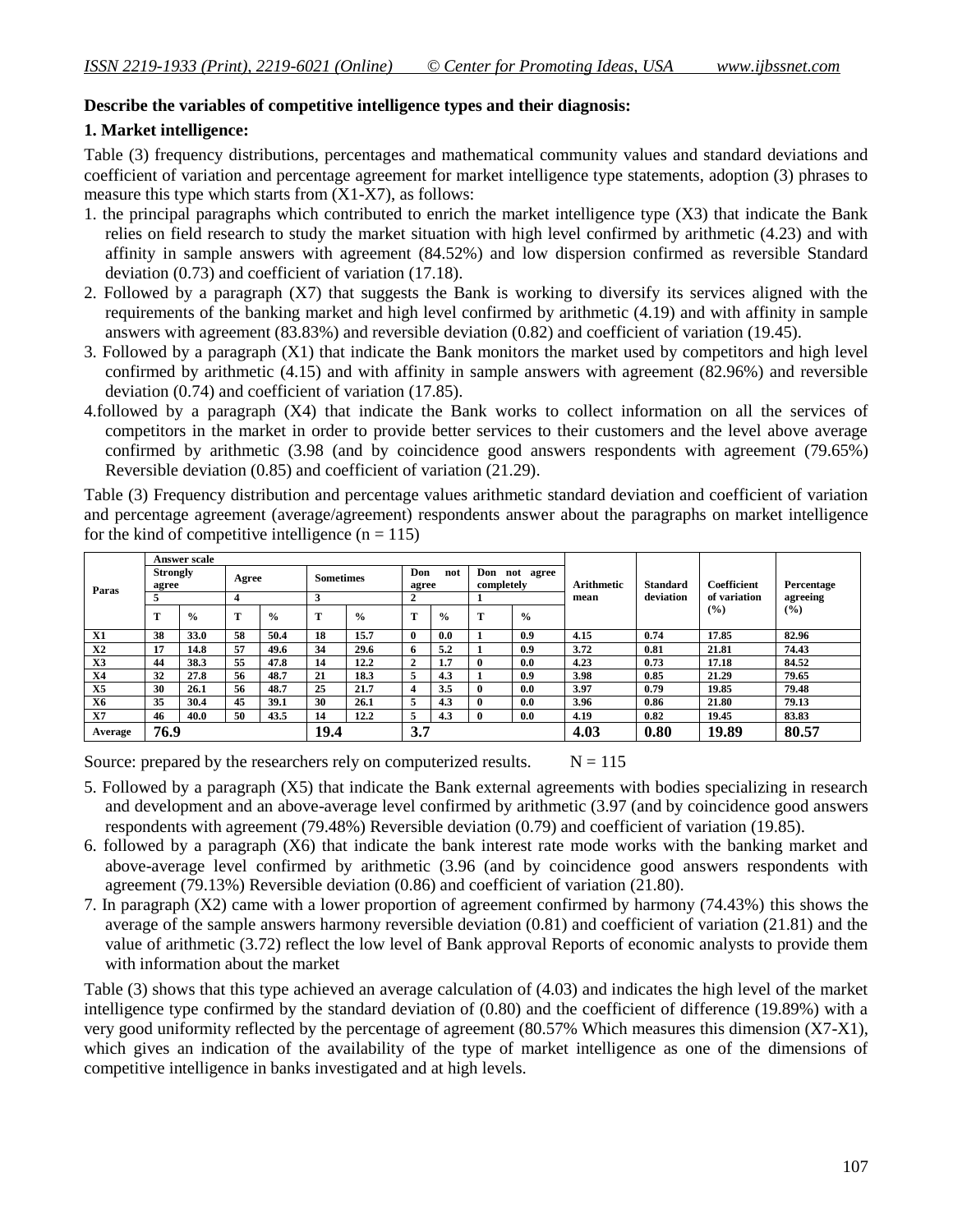# **2 - The intelligence of the client:**

Table (4) shows the frequency distributions, percentages, values, arithmetic, standard deviations, variance coefficients, and agreement percentage for the customer intelligence type. 9 expressions were used to measure this type in the paragraphs starting from X16-X8, as follows:

- 1- The most prominent paragraphs in the contribution of enriching this dimension is (X8), which indicates that the bank seeks to attract its customers by reducing prices, and with a high level confirmed by the arithmetic mean (4.32) and high harmony in the responses of the respondents, The low dispersion in the responses was confirmed by the standard deviation (0.75) and the difference coefficient (17.75).
- 2.10 followed by paragraph (X10) indicating that the bank is constantly monitoring the purchases of customers at a high level confirmed by the calculation medium (4.13) and high harmony in the responses of the respondents. The ratio of the agreement was (82.61%) and the standard deviation (88.0) Difference (21.40).

**Table (4) (N = 115) and the mean and the mean and the percentage of agreement (mean / agreement) of respondents' answers about the customer intelligence items as one of the competitive intelligence types (n = 115)**

|            |                          | Answer scale  |       |               |                  |               |                     |               |                   |               |                   |           |                   |            |
|------------|--------------------------|---------------|-------|---------------|------------------|---------------|---------------------|---------------|-------------------|---------------|-------------------|-----------|-------------------|------------|
| Paras      | <b>Strongly</b><br>agree |               | Agree |               | <b>Sometimes</b> |               | Don<br>not<br>agree |               | Don<br>completely | not<br>agree  | <b>Arithmetic</b> | Standard  | Coefficient<br>of | Percentage |
|            |                          |               | 4     |               | 3                |               | 2                   |               |                   |               | mean              | deviation | variation         | agreeing   |
|            | m                        | $\frac{6}{9}$ | m     | $\frac{6}{9}$ | т                | $\frac{6}{6}$ | m                   | $\frac{0}{0}$ | m                 | $\frac{6}{6}$ |                   |           | (%)               | (%)        |
| X8         | 44                       | 38.3          | 56    | 48.7          | 13               | 11.3          |                     | 0.9           |                   | 0.9           | 4.23              | 0.75      | 17.75             | 84.52      |
| X9         | 26                       | 22.6          | 67    | 58.3          | 18               | 15.7          | 4                   | 3.5           | 0                 | 0.0           | 4.00              | 0.73      | 18.14             | 80.00      |
| <b>X10</b> | 45                       | 39.1          | 47    | 40.9          | 17               | 14.8          | 5                   | 4.3           |                   | 0.9           | 4.13              | 0.88      | 21.40             | 82.61      |
| <b>X11</b> | 34                       | 29.6          | 42    | 36.5          | 27               | 23.5          | 10                  | 8.7           | 2                 | 1.7           | 3.83              | 1.01      | 26.29             | 76.70      |
| <b>X12</b> | 16                       | 13.9          | 55    | 47.8          | 34               | 29.6          | 8                   | 7.0           | 2                 | 1.7           | 3.65              | 0.87      | 23.79             | 73.04      |
| <b>X13</b> | 14                       | 12.2          | 62    | 53.9          | 25               | 21.7          | 13                  | 11.3          |                   | 0.9           | 3.65              | 0.87      | 23.79             | 73.04      |
| <b>X14</b> | 22                       | 19.1          | 63    | 54.8          | 27               | 23.5          | $\mathbf{2}$        | 1.7           |                   | 0.9           | 3.90              | 0.75      | 19.35             | 77.91      |
| X15        | 28                       | 24.3          | 46    | 40.0          | 34               | 29.6          | 5                   | 4.3           | 2                 | 1.7           | 3.81              | 0.92      | 24.07             | 76.17      |
| <b>X16</b> | 31                       | 27.0          | 57    | 49.6          | 21               | 18.3          | -<br>$\mathcal{D}$  | 4.3           |                   | 0.9           | 3.97              | 0.84      | 21.20             | 79.48      |
| Average    | 76.9                     |               |       |               | 19.4             |               | 3.7                 |               |                   |               | 4.03              | 0.80      | 19.89             | 80.57      |

Source: Prepared by the researchers based on the results of the electronic calculator.  $N = 115$ 

- 3) followed by paragraph (X9), which indicates that the Bank is working to attract new customers to provide services in various characteristics and forms at a high level confirmed by the arithmetic mean (4.00) and high harmony in the responses of the sample respondents where the rate of agreement (80.00%) and reversed by the standard deviation (73.0) Difference (18.14).
- 4. followed by a paragraph (X16) that indicates that the Bank is working to provide facilities for customers to ensure their loyalty and intermediate level confirmed by arithmetic (3.97 (and by coincidence good answers respondents with agreement (79.48%) Reversible deviation (0.84) and coefficient of variation (21.20).
- 5) followed by paragraph (X14), which indicates that the bank seeks to maintain loyalty of customers to provide services to meet their needs and above the average level confirmed by the arithmetic mean (3.90) and good harmony in the responses of the sample respondents where the ratio of agreement (77.91%) and reversed the standard deviation (0.75) And the difference coefficient (19.35).
- 6) followed by (X11), which indicates that the bank continuously followed the needs and desires of clients and above the average level confirmed by the mean (3.83) and good harmony in the answers of the respondents, where the ratio of agreement (76.70%) and reversed by the standard deviation (1.01) 26.29).
- 7.15 followed by (15.1%) and the standard deviation (0.92) and the difference coefficient (24.07).
- 8. The table indicates that paragraphs (X12) and (X13) respectively achieved the lowest level compared with the other paragraphs, which states that the bank continuously follows the needs and desires of customers. The bank is concerned with the satisfaction of its customers through the quality of its service. Indicating a level above the medium and with a medium degree of consistency confirmed by the agreement rate of 73.04%, which reflects the standard deviation (0.87) and the difference coefficient (23.79).

This dimension is achieved compromise computationally total rate (3.91) and refers to the intermediate level for the type of client intelligence confirmed the average dispersion research sample answers reversible deviation (0.85) and coefficient of variation (25.21) good harmony degree reflected the average agreement ratio (78.16%) of paragraphs Measure this distance (X16-X8) which gives an indication of the availability of the type of customer intelligence as a kind of competitive intelligence in banks discussed good levels.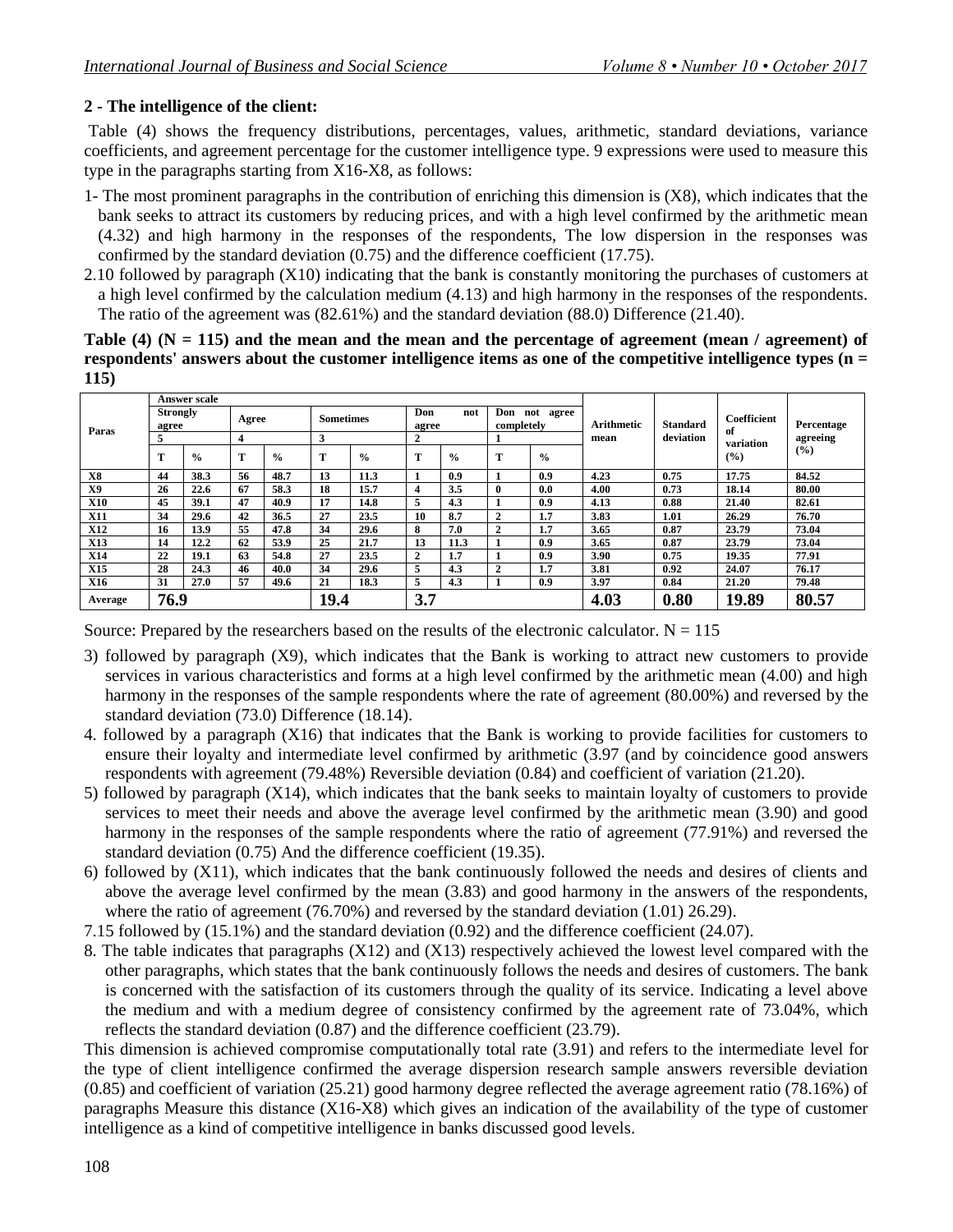# *3. Smarter competitors*

Table (5) shows the frequency distributions, percentages, values, arithmetic, standard deviations, coefficient of variation, and percentage of agreement for the competitors' type of intelligence. Six expressions were adopted to measure this type in paragraphs starting from (X22-X17)

- 1. Paragraph (x18), which provides the Bank experts in gathering information on competitors, top center of my total (4.05) pointed out the high level quality in harmony confirmed sample answers to this paragraph which reflected the percentage of agreement (81.04%) and standard deviation ( 0.93) and coefficient of variation (22.84).
- 2. followed by a paragraph (X17) which indicates the Bank relies on competitive external environment analysis to find out the competitive advantages for competitors and above-average level confirmed by arithmetic (3.99 (and by coincidence good answers respondents with agreement (79.83%) Reversible deviation (0.92) and coefficient of variation (23.11).
- 3. followed by a paragraph (X22) that indicate the Bank relies on reports of recipients to provide information about competitors and above-average level was confirmed by the arithmetic and (3.84) and by coincidence good answers respondents with agreement (76.87%) Reversible deviation (0.95) and coefficient of variation (24.75).
- 4. followed by a paragraph (X21) which provides the Bank relies on gathering information on competitors through specialized magazines money and turnout and an above-average level was confirmed by the arithmetic and (3.83) and by coincidence good answers respondents with agreement (76.52%) Reversible deviation (0.99) and coefficient of variation (25.97).
- 5. Followed by a paragraph (X20) that indicate the Bank relies on gathering information on competitors through various media and intermediate level confirmed by arithmetic (3.77) and by coincidence good answers respondents with agreement (75.30%) Reversible deviation (1.03) and coefficient of variation (27.32).

**Table (5) Frequency distribution and percentage values arithmetic standard deviation and coefficient of variation and percentage agreement (average/agreement) of respondents answers about special paragraphs**  for Smart competitors for the kind of competitive intelligence  $(n = 115)$ 

|            |                          | Answer scale  |                         |             |                  |               |                     |               |                |               |          |                 |                   |            |
|------------|--------------------------|---------------|-------------------------|-------------|------------------|---------------|---------------------|---------------|----------------|---------------|----------|-----------------|-------------------|------------|
| Paras      | <b>Strongly</b><br>agree |               | Agree                   |             | <b>Sometimes</b> |               | Don<br>not<br>agree |               | completely     | Don not agree | Arithmet | <b>Standard</b> | Coefficient<br>of | Percentage |
|            |                          |               | $\overline{\mathbf{4}}$ |             | 3                |               | 2                   |               |                |               | ic mean  | deviation       | variation         | agreeing   |
|            | m                        | $\frac{0}{0}$ | т                       | $^{0}/_{0}$ | m                | $\frac{6}{6}$ | т                   | $\frac{6}{9}$ | m              | $\frac{6}{6}$ |          |                 | $($ %)            | (9/6)      |
| <b>X17</b> | 38                       | 33.0          | 47                      | 40.9        | 22               | 19.1          | 7                   | 6.1           |                | 0.9           | 3.99     | 0.92            | 23.11             | 79.83      |
| <b>X18</b> | 40                       | 34.8          | 51                      | 44.3        | 16               | 13.9          | 6                   | 5.2           | $\overline{2}$ | 1.7           | 4.05     | 0.93            | 22.84             | 81.04      |
| X19        | 25                       | 21.7          | 39                      | 33.9        | 34               | 29.6          | 15                  | 13.0          | 2              | 1.7           | 3.61     | 1.02            | 28.36             | 72.17      |
| <b>X20</b> | 32                       | 27.8          | 40                      | 34.8        | 29               | 25.2          | 12                  | 10.4          | 2              | 1.7           | 3.77     | 1.03            | 27.32             | 75.30      |
| <b>X21</b> | 32                       | 27.8          | 45                      | 39.1        | 26               | 22.6          | 10                  | 8.7           | 2              | 1.7           | 3.83     | 0.99            | 25.97             | 76.52      |
| X22        | 30                       | 26.1          | 49                      | 42.6        | 26               | 22.6          | 8                   | 7.0           | 2              | 1.7           | 3.84     | 0.95            | 24.75             | 76.87      |
| Average    | 68                       |               |                         |             | 22               |               | 10                  |               |                |               | 3.85     | 0.97            | 25.39             | 76.96      |

Source: Prepared by the researchers based on the results of the electronic calculator.  $N = 115$ 

While paragraph (X19) that indicate the Bank relies on gathering information on competitors through conferences and forums in the middle of my total (3.61) indicates a medium level have higher dispersion confirmed respondents answer that reflected the standard deviation, (1.02) and the degree of The response is less than other paragraphs with agreement (72.17%). the table(5) shows that the genre has achieved the lowest level compared with other types of competitive intelligence, arithmetic average (3.85) and DL it at least for the kind and good harmony search sample answers where the percentage of agreement (76.96%) delinquency Deviation (0.97) and coefficient of variation (25.39 (this dimension was measured through the vertebrae (X17-X22)

which gives an indication of the availability of the type of intelligence of competitors for the kind of competitive intelligence in banks discussed good levels.

# *4- Technology intelligence*

Table (6) shows the frequency distributions, percentages, values, arithmetic means, standard deviations, coefficient of variation, and agreement percentage for the phrases related to technology intelligence type. Eight phrases were adopted to measure this dimension in the paragraphs (X23 - X30), as follows:

1- Paragraph (X24) achieved the highest arithmetic mean (4.44), which indicates its high level, confirmed by very good consistency in the answers of the respondents. The agreement percentage reached (88.87%), with a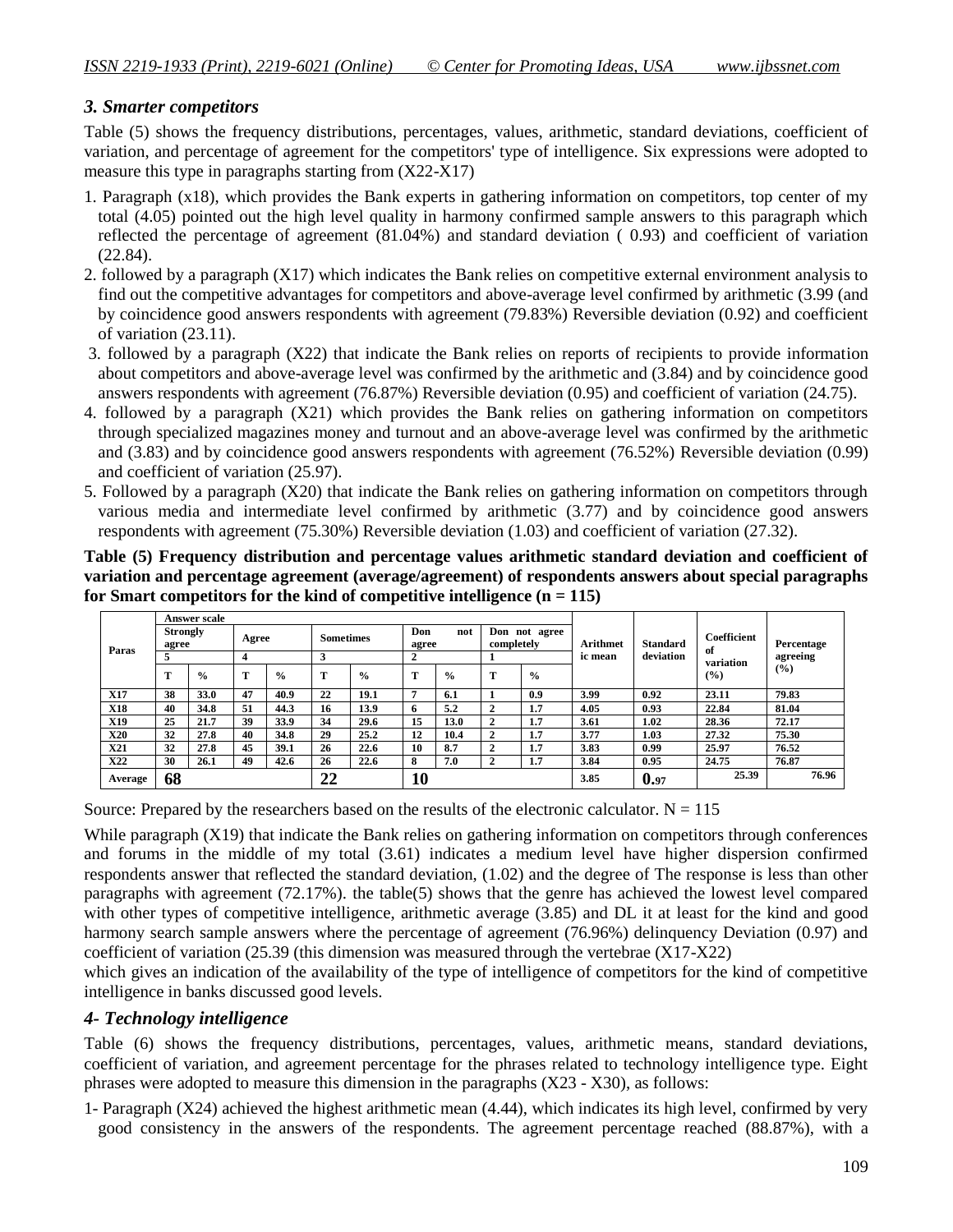standard deviation (0.58). This paragraphs states that the bank has specialized experts in all information technology.

- 2- Followed by a paragraph (X27) which indicates that the bank provides its services using the latest technological methods, with high level confirmed by arithmetic mean reached (4.40) and high consistency in the answers of respondents. The agreement of respondents reached (88.00%) and standard deviation (60.0) and coefficient of variation (73.13).
- 3- Followed by a paragraph (X28) which indicates that the bank uses information technology to support the technology intelligence, at high level confirmed by arithmetic means (4.23), and high consistency of the answers of the respondents which reached (84.52%), with standard deviation reached (0.84) and coefficient of variation (19.84).
- 4- Followed by a paragraph (X25) which indicates that the bank has experts in seeking the latest technologies, at high level confirmed by arithmetic means reached (4.22) and high consistency of the answers of the respondents reached (84.35%), standard deviation (0.80) and coefficient of variation (19.05).
- 5- Followed by a paragraph (X26) which indicates that the bank is following up all developments and innovations in technology in the field of marketing its services, at high level confirmed by arithmetic mean (4.16), high consistency in the answers of the respondents which reached (83.13%), standard deviation (0.77) and of variation (18.47).

**Table (6) Frequency distribution, percentages, values, arithmetic means, standard deviation, coefficient of variation and percentage of agreement (average/agreement) of the respondents answers about the paragraphs related to technological intelligence as a type of competitive intelligence:(n = 115 )**

| Paras      |                 | <b>Answer scale</b> |       |               |                  |               |                     |               |                |               | <b>Arithmetic</b> | <b>Standard</b> |                    |               |
|------------|-----------------|---------------------|-------|---------------|------------------|---------------|---------------------|---------------|----------------|---------------|-------------------|-----------------|--------------------|---------------|
|            | <b>Strongly</b> |                     | Agree |               | <b>Sometimes</b> |               | D <sub>0</sub>      | not           |                | Don not agree | mean              | deviation       | <b>Coefficient</b> | Percentage    |
|            | agree           |                     |       |               |                  |               | completely<br>agree |               |                |               |                   |                 | of                 | agreeing      |
|            |                 |                     | 4     |               | 3                |               | $\overline{2}$      |               |                |               |                   |                 | variation          | $\frac{9}{6}$ |
|            | т               | $\frac{0}{0}$       | т     | $\frac{0}{0}$ | Т                | $\frac{0}{0}$ | т                   | $\frac{0}{0}$ | т              | $\frac{0}{0}$ |                   |                 | $\frac{9}{6}$      |               |
| X23        | 32              | 27.8                | 64    | 55.7          | 17.              | 14.8          | $\mathbf{2}$        | 1.7           | $\mathbf{0}$   | 0.0           | 4.10              | 0.70            | 17.10              | 81.91         |
| X24        | 56              | 48.7                | 54    | 47.0          | 5.               | 4.3           | $\mathbf{0}$        | 0.0           | $\mathbf{0}$   | 0.0           | 4.44              | 0.58            | 13.06              | 88.87         |
| X25        | 49              | 42.6                | 44    | 38.3          | 21               | 18.3          | $\mathbf{0}$        | 0.0           | 1.             | 0.9           | 4.22              | 0.80            | 19.05              | 84.35         |
| <b>X26</b> | 42              | 36.5                | 51    | 44.3          | 20.              | 17.4          | 2.                  | 1.7           | $\mathbf{0}$   | 0.0           | 4.16              | 0.77            | 18.47              | 83.13         |
| <b>X27</b> | 52              | 45.2                | 58    | 50.4          | 4.               | 3.5           | 1.                  | 0.9           | $\mathbf{0}$   | 0.0           | 4.40              | 0.60            | 13.73              | 88.00         |
| X28        | 49              | 42.6                | 48    | 41.7          | 15.              | 13.0          | 1.                  | 0.9           | $\overline{2}$ | 1.7           | 4.23              | 0.84            | 19.84              | 84.52         |
| X29        | 38              | 33.0                | 48    | 41.7          | 21               | 18.3          | 6.                  | 5.2           | 2.             | 1.7           | 3.99              | 0.94            | 23.58              | 79.83         |
| <b>X30</b> | 39              | 33.9                | 48    | 41.7          | 21               | 18.3          | 6.                  | 5.2           | 1.             | 0.9           | 4.03              | 0.90            | 22.42              | 80.52         |
| Average    | 83.9            |                     |       |               | 13.5             |               | 2.6                 |               |                |               | 4.19              | 0.77            | 18.41              | 83.89         |

Source: prepared by the researchers based on computerized results. N=115

- Followed by paragraph (X23) which indicates that the bank adopts the latest technologies to collect and store information, at high level confirmed by arithmetic mean (4.10), high consistency in answers of respondents with agreement reached (81.91%), standard deviation (0.70) and coefficient of variation (17.10).

7- Followed by paragraph (X30) which indicates that the bank uses advanced communications network to gather information at high level confirmed by arithmetic mean (4.03), with high consistency of the answers of the respondents as the agreement degree reached (80.52%), standard deviation (0.90) and coefficient of variation (22.42).

8- Paragraph (X29), which indicates that the bank stores collected information in the bank information that is retrieved on need, ranked the least arithmetic mean (3.99) indicating high lack of consistency among the research sample members reflected by the standard deviation reached (0.94) and coefficient of variation (23.58). The response degree here was less than other paragraphs where agreement percentage was (79.83%).

This type has achieved the highest level compared to the other competitive intelligence types. Table (6) shows a high average of arithmetic mean which reached (4.19). The consistency of the respondents' answers was very good reflected by the average of agreement percentage (83.89%). The standard deviation reached (0.77) and coefficient of variation (18.41) which indicates significance that technology intelligence is available as a type of competitive intelligence in the bank being investigated at high levels.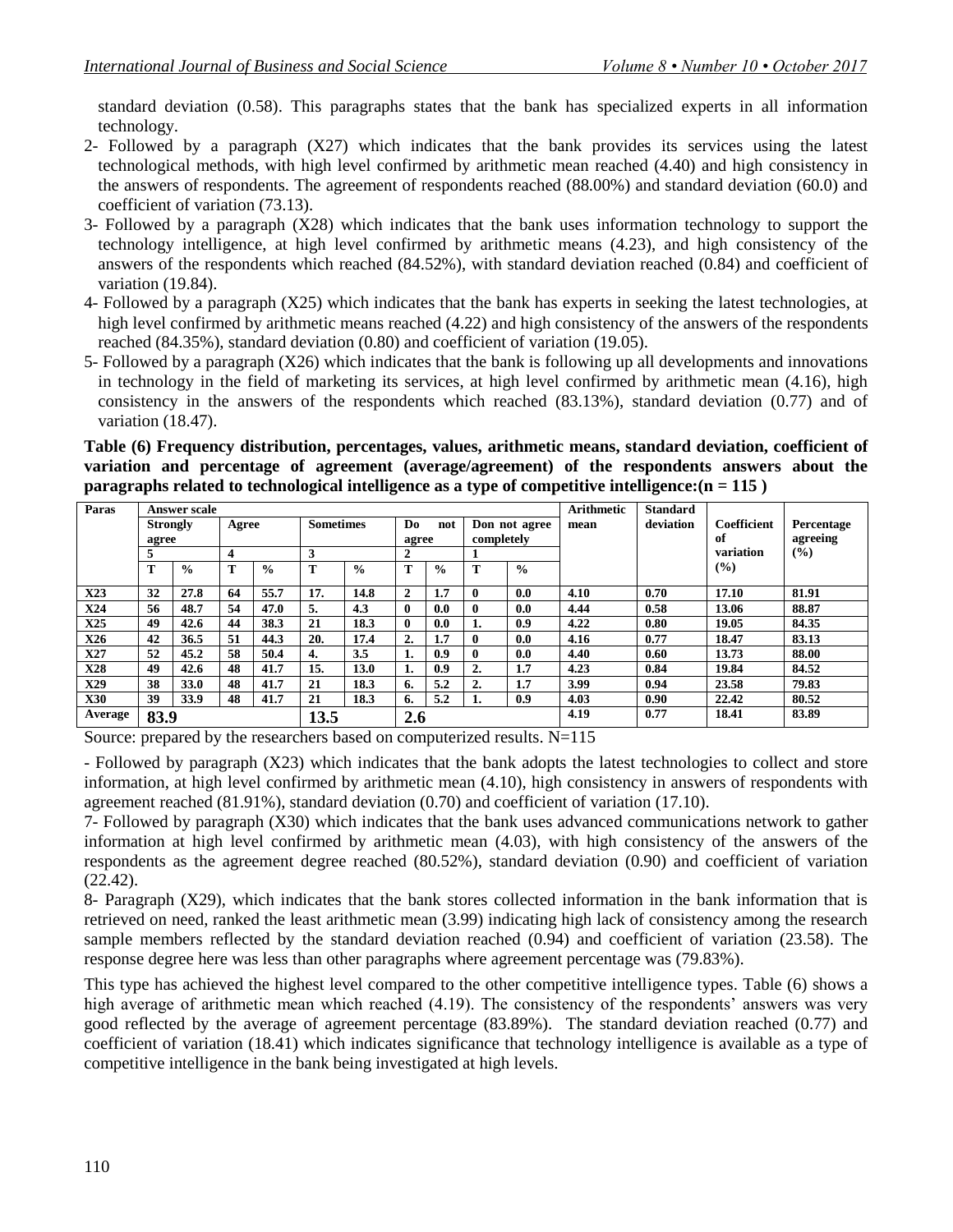# *5- Strategic alliance intelligence:*

The table (7) shows the frequency distributions, percentages, percentages, values, arithmetic means, standard deviations, coefficient of variation, agreement percentages for the paragraphs of innovation dimension. Eight phrases were adopted to measure this type of paragraphs (X31-X38), as follows:

- 1- Paragraph (X33) achieved the highest arithmetic mean (4.32), which indicates that a high level confirmed by very good consistency of the respondents answers, which reached (86.43%), the standard deviation was (0.66) and coefficient of variation was (15.18). The said paragraph states that the bank management depends on a strategic alliance in order to reduce the research and development costs.
- 2- Followed by paragraph (X38) which indicates that the bank relies on the information collected from the external environment in formulating its strategy at a high level confirmed by the arithmetic means (4.30) and high consistency in the respondents answers as the agreement percentage reached (85.91%), with a standard deviation (0.70) and the coefficient of variation was (16.31).
- 3- Followed by paragraph (X31) which indicates that the bank relies on the participation of other banks to increase its market share, at a high level confirmed by arithmetic mean  $(4.17)$ , high consistency in respondents' answers with agreement reached (83.30%), a standard deviation (0.74) and coefficient of variation (17.69).
- 4- Followed by a paragraph (X34) which indicates that the bank works to control new alliances to develop a powerful strategy to counter its rivals, at high level confirmed by the arithmetic mean (4.17) and high consistency in respondents' answers where agreement reached (83.30%), with a standard deviation (0.87) and coefficient of variation (20.84).
- 5- Followed by paragraph (X32) which indicates that the bank depends on alliance strategy in order to minimize the costs of providing service, at high level confirmed by arithmetic means (4.03), high consistency in the respondents" answers which reached (80.70%) agreement, with a standard deviation (0.79) and coefficient of variation (19.68).
- 6- Followed paragraph (X36) which indicates that the bank relies on alliance policy in order to increase its profits, at a level above the average confirmed by arithmetic means reached (3.90), consistency of the respondents' answers where the agreement degree was (77.91%), and the standard deviation was (1.03) and coefficient of variation (26.42).
- 7- Followed by paragraph (X37) which indicates that the bank relies on alliance policy in order to increase the value of the bank, at a level above the average confirmed by arithmetic mean reached (3.55), with a consistency in the respondents answers agreement (70.96%), the standard deviation was (1.13) and coefficient of variation (31.95).
- 8- Paragraph (X35) achieved the lowest arithmetic means (3.51), which indicates an average level confirmed by high dispersion of respondents' answers as the standard deviation was (1.09); coefficient of variation was (30.95). The response was less than other paragraphs where the agreement percent was (70.26%). The paragraph states that the bank depends on integration policy with other banks in order to reduce the costs.

**The table (7) Frequency distribution, percentage, values, arithmetic man, standard deviation, coefficient of variation, percentage of agreement (average/agreement) of respondents answers about the paragraphs related to Strategic alliance intelligence as a type of competitive intelligence. (n = 115)**

|                    |                          | <b>Answer scale</b> |       |      |                  |      |      |               |              |                   |                           |                              |                             |                        |
|--------------------|--------------------------|---------------------|-------|------|------------------|------|------|---------------|--------------|-------------------|---------------------------|------------------------------|-----------------------------|------------------------|
| Paras              | <b>Strongly</b><br>agree |                     | Agree |      | <b>Sometimes</b> |      |      | Don not agree | Don<br>agree | not<br>completely | <b>Arithmetic</b><br>mean | <b>Standard</b><br>deviation | Coefficient<br>of variation | Percentage<br>agreeing |
|                    | 5.                       |                     | 4.    |      | 3.               |      | 2.   |               | 1.           |                   |                           |                              | (%)                         | (%)                    |
|                    | T                        | $\frac{9}{6}$       | T     | %    | T                | %    | T    | %             | T            | %                 |                           |                              |                             |                        |
| X31                | 40                       | 34.8                | 56    | 48.7 | 17.              | 14.8 | 2.   | 1.7           | $\theta$     | 0.0               | 4.17                      | 0.74                         | 17.69                       | 83.30                  |
| X32                | 32                       | 27.8                | 61    | 53.0 | 16.              | 13.9 | 6.   | 5.2           | $\theta$     | 0.0               | 4.03                      | 0.79                         | 19.68                       | 80.70                  |
| X33                | 48                       | 41.7                | 57    | 49.6 | 9.               | 7.8  | -1.  | 0.9           | $\mathbf{0}$ | 0.0               | 4.32                      | 0.66                         | 15.18                       | 86.43                  |
| X34                | 44                       | 38.3                | 54    | 47.0 | 11.              | 9.6  | 4.   | 3.5           | 2.           | 1.7               | 4.17                      | 0.87                         | 20.84                       | 83.30                  |
| X35                | 21                       | 18.3                | 41    | 35.7 | 37               | 32.2 | 8.   | 7.0           | 8.           | 7.0               | 3.51                      | 1.09                         | 30.95                       | 70.26                  |
| X36                | 37                       | 32.2                | 43    | 37.4 | 25               | 21.7 | 6.   | 5.2           | 4.           | 3.5               | 3.90                      | 1.03                         | 26.42                       | 77.91                  |
| X37                | 26                       | 22.6                | 38    | 33.0 | 30               | 26.1 | 15.  | 13.0          | 6.           | 5.2               | 3.55                      | 1.13                         | 31.95                       | 70.96                  |
| X38                | 48                       | 41.7                | 55    | 47.8 | 10.              | 8.7  | 2.   | 1.7           | $\theta$     | 0.0               | 4.30                      | 0.70                         | 16.31                       | 85.91                  |
| Average            | 76.2                     |                     |       |      | 16.9             |      | 6.9  |               |              |                   | 3.99                      | 0.88                         | 22.38                       | 79.85                  |
| General<br>Average | 75.58                    |                     |       |      | 18.54            |      | 5.88 |               |              |                   | 4.00                      | 0.85                         | 21.41                       | 79.98                  |

Source: prepared by the researchers based on computerized results. N=115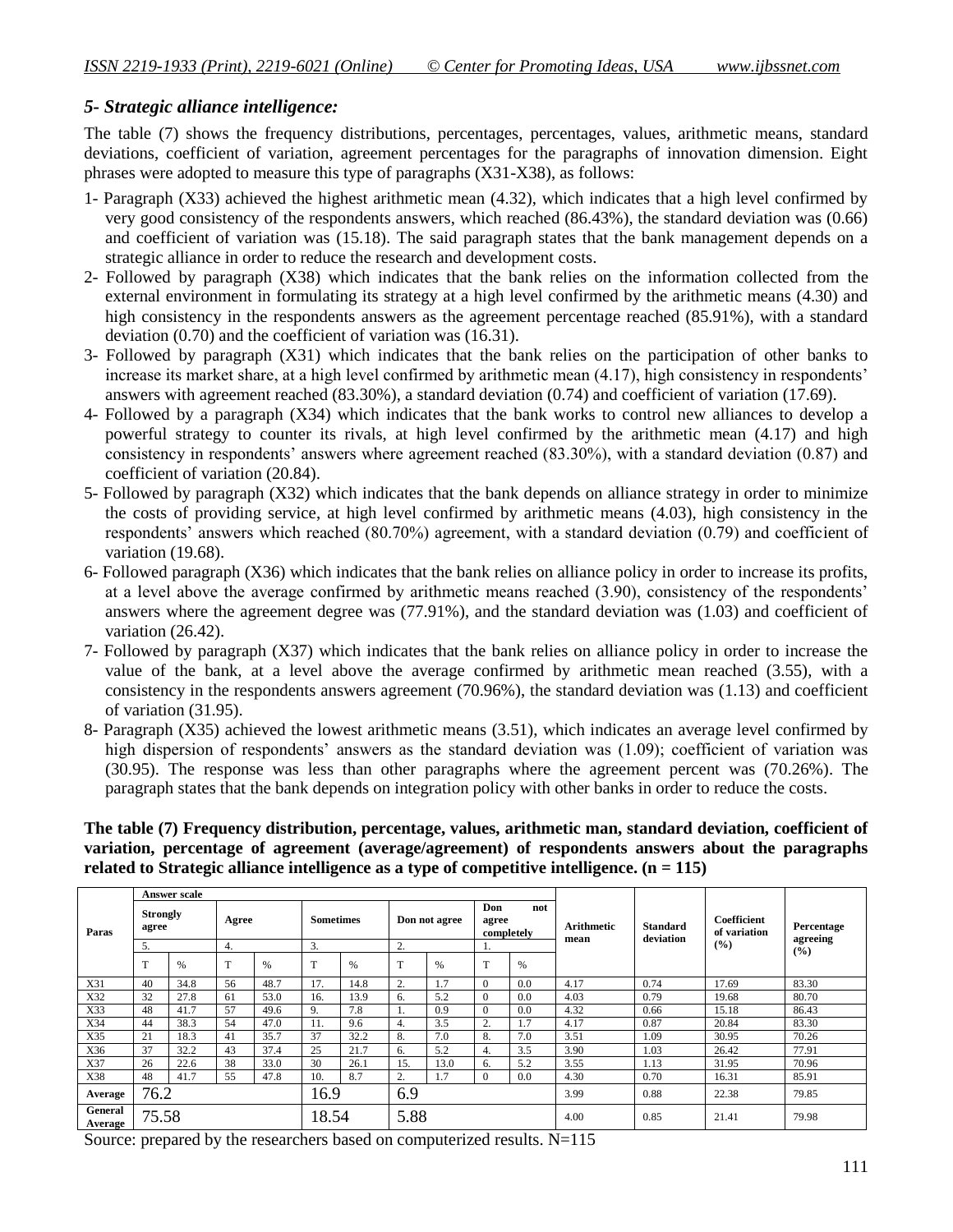This type of intelligence achieved arithmetic mean reached (3.99), which indicates above average level to this type on strategic alliance intelligence confirmed by average dispersion in the respondents answers, with a standard deviation (0.88) and the coefficient of variation (22.38), with a good consistency as the ratio of agreement was (79.85%), which gives indication on the availability of the strategic alliance intelligence type as one type of competitive intelligence types in the studied banks at good levels.

The respondents, the managers, reflect a high quality regarding the competitive intelligence variable. Table (7) shows that the arithmetic mean for this variable was (4.00) confirmed by high consistency of the respondents answers, which were reflected by the ration of agreement (79.98%), the standard deviation (0.85), and coefficient of variation (21.41). This means the existence of good level of competitive intelligence at the bank managers studied.

# **II: Description of marketing the banking services variable and its diagnosis:**

Table (8) shows the frequency distributions, percentages, values, arithmetic means, standard deviations, coefficient of variation, and ratios of agreement for the phrases related to marketing the banking services. Twelve (12) paragraphs have been adopted to measure the strategic resolutions variable  $(X39 - X50)$  as follows:

- 1- Paragraph (X40) has achieved the highest arithmetic mean (4.25) which indicates high level, confirmed by very good consistency in the respondents answers, which reached (85.04%), standard deviation (0.79) and coefficient of variation (18.65). This paragraphs states that the bank delivers its services at appropriate prices.
- 2- Followed by paragraph (X50), which indicates that the bank designs a mix of services provided to ensure satisfying the wishes and needs of customers, at high level confirmed by arithmetic means (4.16) and high consistency in the respondents answers which reached (83.13%), standard deviation (0.81) and coefficient of variation (19.54).
- 3- Followed by paragraph (X39) which indicates that the bank performs services delivery rapidly, at high level confirmed by arithmetic mean reached (4.15), ratio of consistency of agreement among respondents" answers reached (82.96%), a standard deviation (0.83) and coefficient of variation (20.0).
- 4- Followed by paragraph (X41) which indicates that the bank has a quality of services provided to its customers, at high level confirmed by arithmetic mean reached (4.12, high ratio consistency of agreement among the respondents answers (82.43%), with a standards deviation (0.95) and coefficient of variation (22.98).

|         |                          | <b>Answer scale</b> |                |       |      |                  |                |                |          |                           |            |                 |              |            |
|---------|--------------------------|---------------------|----------------|-------|------|------------------|----------------|----------------|----------|---------------------------|------------|-----------------|--------------|------------|
|         | <b>Strongly</b><br>agree |                     |                | Agree |      | <b>Sometimes</b> |                | Don't<br>agree |          | Don't agree<br>completely | Arithmetic | <b>Standard</b> | Coefficient  | Percentage |
| Paras   | 5                        |                     | $\overline{4}$ |       | 3    |                  | $\overline{2}$ |                |          |                           | mean       | deviation       | of variation | agreeing   |
|         | T                        | $\%$                | T              | $\%$  | T    | $\frac{0}{0}$    | T              | $\frac{0}{0}$  | T        | $\%$                      |            |                 | (%)          | $(\%)$     |
| X39     | 43                       | 37.4                | 51             | 44.3  | 17.  | 14.8             | 3.             | 2.6            |          | 0.9                       | 4.15       | 0.83            | 20.00        | 82.96      |
| X40     | 49                       | 42.6                | 50             | 43.5  | 13.  | 11.3             | 2.             | 1.7            |          | 0.9                       | 4.25       | 0.79            | 18.65        | 85.04      |
| X41     | 46                       | 40.0                | 46             | 40.0  | 18.  | 15.7             |                | 0.9            | 4.       | 3.5                       | 4.12       | 0.95            | 22.98        | 82.43      |
| X42     | 42                       | 36.5                | 44             | 38.3  | 25   | 21.7             | 3.             | 2.6            |          | 0.9                       | 4.07       | 0.88            | 21.52        | 81.39      |
| X43     | 43                       | 37.4                | 45             | 39.1  | 20.  | 17.4             | 6.             | 5.2            |          | 0.9                       | 4.07       | 0.91            | 22.48        | 81.39      |
| X44     | 30                       | 26.1                | 49             | 42.6  | 27.  | 23.5             | 8.             | 7.0            |          | 0.9                       | 3.86       | 0.92            | 23.74        | 77.22      |
| X45     | 35                       | 30.4                | 57             | 49.6  | 17.  | 14.8             | 6.             | 5.2            | $\theta$ | 0.0                       | 4.05       | 0.81            | 20.11        | 81.04      |
| X46     | 36                       | 31.3                | 58             | 50.4  | 18.  | 15.7             | 2.             | 1.7            |          | 0.9                       | 4.10       | 0.78            | 19.13        | 81.91      |
| X47     | 28                       | 24.3                | 60             | 52.2  | 25   | 21.7             | ı.             | 0.9            |          | 0.9                       | 3.98       | 0.76            | 19.10        | 79.65      |
| X48     | 30                       | 26.1                | 61             | 53.0  | 18.  | 15.7             | 5.             | 4.3            |          | 0.9                       | 3.99       | 0.82            | 20.59        | 79.83      |
| X49     | 27.                      | 23.5                | 64             | 55.7  | 20.  | 17.4             | 2.             | 1.7            | 2.       | 1.7                       | 3.97       | 0.80            | 20.13        | 79.48      |
| X50     | 41                       | 35.7                | 56             | 48.7  | 15.  | 13.0             |                | 0.9            | 2.       | 1.7                       | 4.16       | 0.81            | 19.54        | 83.13      |
| Average | 79.1                     |                     |                |       | 16.8 |                  | 4.1            |                |          |                           | 4.06       | 0.84            | 20.66        | 81.29      |

**Table (8) Frequency distribution, percentage, values, arithmetic means, standard deviation, coefficient of variation and ratio of agreement (average/agreement) in respondents answers about the paragraphs on marketing of banking services. (n = 115)**

**Source**: prepared by the researchers rely on computerized results. N=115Followed by paragraph (X46) which indicates that the bank staff have sufficient knowledge to answer the inquiries of clients, at high level confirmed by arithmetic mean reached (4.10), with high consistency ratio among the respondents answers (81.91%), with a standard deviation (0.78 ) and the coefficient of variation (19.13).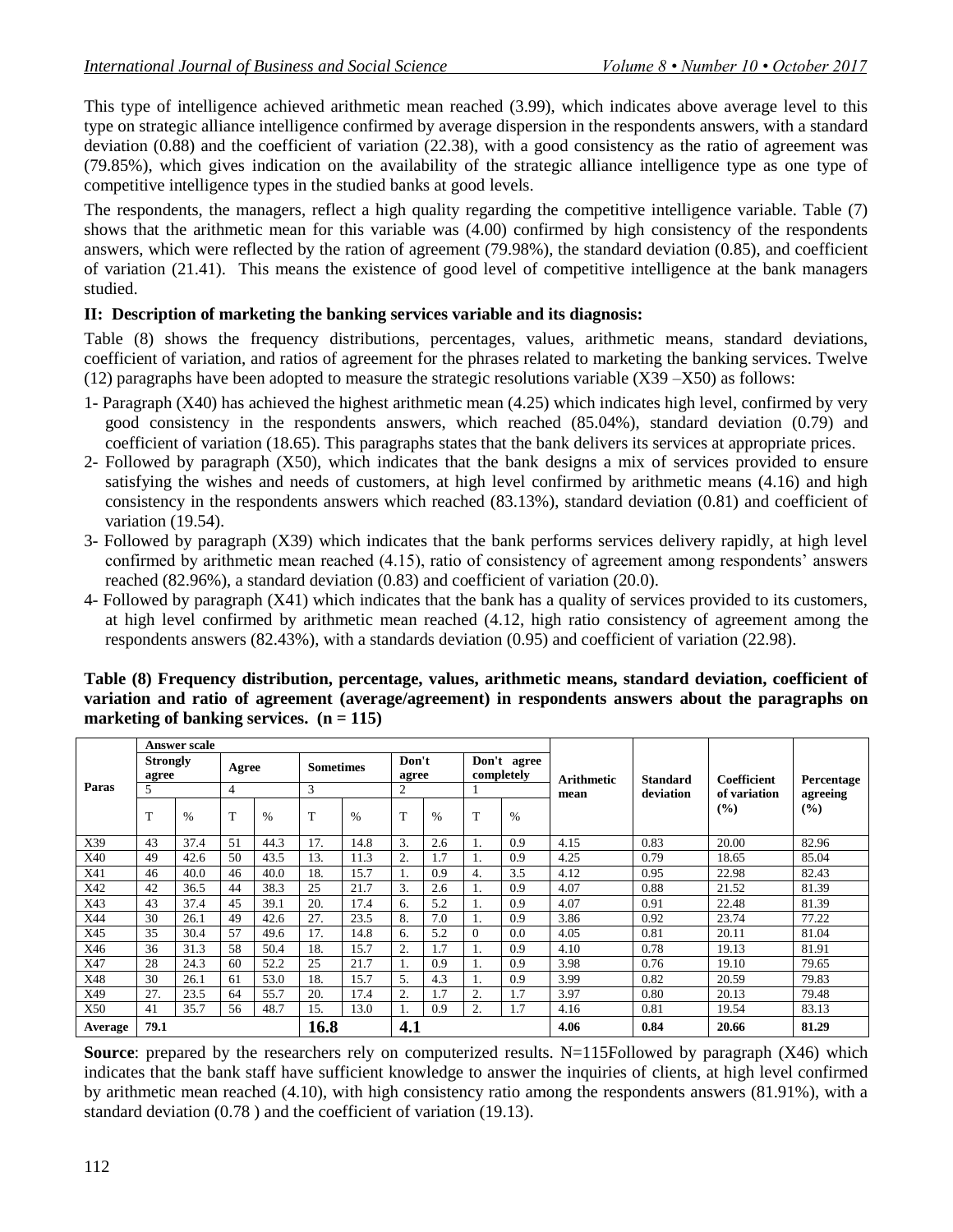- 6- Followed by paragraph (X42) which indicates that the bank uses the latest technological means to facilitate transactions, at high level confirmed by arithmetic mean (4.07) and high ration of consistency of agreement among the respondents answers reached (81.39%), with a standard deviation (0.88 ) and the coefficient of variation (21.52).
- 7- Followed by paragraph (X43) which indicates that the bank is interested in reporting its services to the customers through various and swift means, at high level confirmed by arithmetic mean (4.07), high consistency of agreement ratio among the respondents answers (81.39%), with a standard deviation (0.91), and coefficient of variation (22.48).
- 8- Followed by paragraph (X45) which indicates that the bank staff masters their performance without errors, at high level confirmed by arithmetic mean (4.05), with high ratio of consistency agreement among the respondents' answers reached  $(81.04\%)$ , a standard deviation  $(0.81)$  and coefficient of variation  $(20.11)$ .
- 9- Followed by paragraph (X48) which indicates that the bank accepts and address customers ' complaints, at midlevel confirmed by arithmetic mean (3.99) and good ratio of consistency of agreement among the respondents answers (79.83%), with a standard deviation (0.82 ) and the coefficient of variation (20.59).
- 10- Followed by paragraph (X47) which indicates that the bank is interested in keep its customers information confidential, at mid-level confirmed by the arithmetic mean (3.98), with good consistency ratio of agreement among the respondents answers reached (79.65%), with a standard deviation (0.76) and coefficient of variation (19.10).
- 11- Followed by paragraph (X49) which indicates that the bank accepts and takes into account the proposals submitted by its customers, at a level above the average confirmed by the arithmetic mean (3.97), with a good consistency ration of agreement among the respondents' answers reach (79.48%), a standard deviation (0.80) and coefficient of variation (20.13).
- 12- The paragraph (X44) achieved the lowest arithmetic mean (3.86) which indicates a mid-level for this paragraph confirmed by high dispersion of the respondents" answers reflected by the standard of deviation (0.92) and coefficient of variation (23.74). The ratio of consistency among answers was (77.22%). The paragraph states that the bank is interested in the convenience of customers at the waiting lounges.

The answers of the managers, who are members in the research sample, reflect the high level of marketing the banking services, as the Table (8) above shows that the arithmetic mean for this variable, which reached (4.06) confirmed by good consistency ratio among the answers of the sample (81.29%) with a standard deviation (0.84) and coefficient of variation was (20.66). This means that there is a very good existence to the marketing of banking service performed by the managers of the bank studied.

### **Analysis the Correlations between the Research Variables**

We can measure and test the morality of correlation between the research variables included in the main hypothesis and the sub hypotheses emerged thereof:

1- The first main hypothesis: "there is a correlation between the competitive intelligence type, collectively and individually, and marketing of banking services". Table (9) shows the results of the statistical analysis of the correlation between competitive intelligence type and marketing of banking services:

### **Table (9) Correlation coefficient between competitive intelligence and banking services marketing**

| <b>Independent Variable</b><br><b>Dependent Variable</b> | <b>Banking</b><br>services<br>marketing | <b>Significance level</b> |
|----------------------------------------------------------|-----------------------------------------|---------------------------|
| <b>Competitive intelligence</b>                          | $0.551***$                              | 0.000                     |

### **Significant at the significance level: P-**  $Value \leq (0.01)$ . N=115

Source: the table has been prepared by the researchers relying on computerized results

Through the table (9) shows that the value of the correlation coefficient between (types of competitive intelligence and marketing of banking services) is equal to "0.551\*\*", which is significant the significance level "0.01". By comparing the significance value we see that its value is less than "0.01". This means that there is a significance correlation between the types of competitive intelligence and marketing of banking services.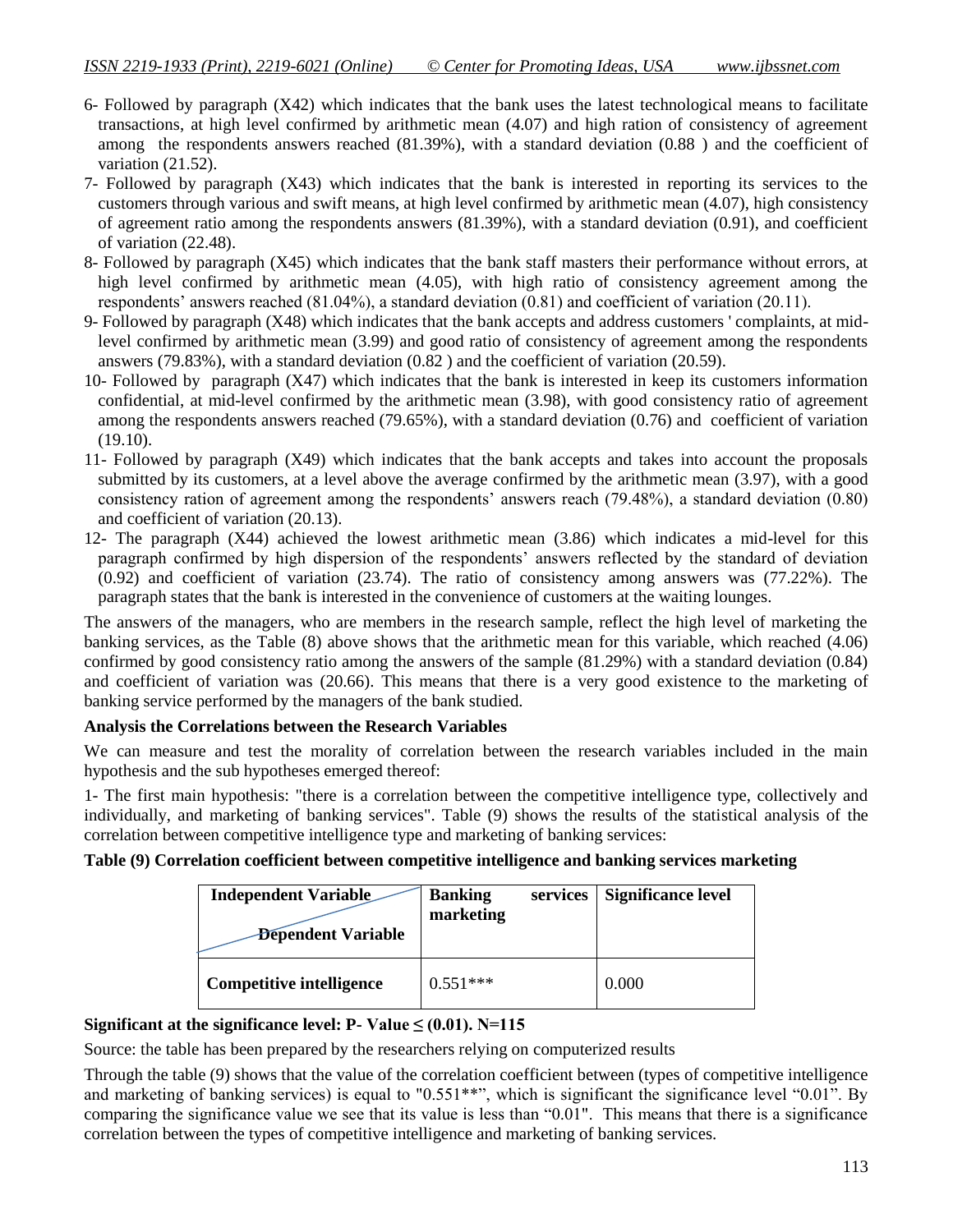This confirms the acceptance of the main hypothesis which states that "there is a significance correlation between the competitive intelligence type collectively and marketing the banking services". The correlation has been analyzed between every type of competitive intelligence in ((market intelligence, customer intelligence, technology intelligence and strategic alliance intelligence)) and marketing the banking services as shown in Table (10) herein below:

|          |  |  | Table (10) Correlation coefficients between competitive intelligence types and marketing of banking |  |  |  |
|----------|--|--|-----------------------------------------------------------------------------------------------------|--|--|--|
| services |  |  |                                                                                                     |  |  |  |

| (Dependent Var.)<br>mpetitive Intelligence | <b>Marketing of Banking Services</b><br>(Independent) | <b>Correlation</b><br>coefficient | <b>Significance (2-tailed)</b> |
|--------------------------------------------|-------------------------------------------------------|-----------------------------------|--------------------------------|
| of<br><b>Types</b><br>Competitive          | <b>Market intelligence</b>                            | $0.298**$                         | .001                           |
| intelligence                               | <b>Customer intelligence</b>                          | $0.535**$                         | .000                           |
|                                            | <b>Competitors intelligence</b>                       | $0.418**$                         | .000                           |
|                                            | <b>Technology intelligence</b>                        | $0.465**$                         | .000                           |
|                                            | <b>Strategic alliance Intelligence</b>                | $0.539**$                         | .000                           |

 **Significance at significance level P- Value ≤ (0.01). N= 115**

Source: the table prepared by the researchers relying on computerized results

- 1. The value of the correlation coefficient between the "market intelligence and marketing of banking services" is equal to "0.298\*\*" which is the significance value at significance level is "0.01" reached " 0.001". By comparing the significance value we see that its value is less than "0.01", which means that there is a significance correlation between research variables. This confirms the acceptance of the first sub hypothesis of the main hypothesis stating "there is a significance correlation between the market intelligence, as a competitive intelligence type and marketing of banking services".
- 2. The value of the correlation coefficient between the customer intelligence and marketing of banking services is equal to "0.535\*\*", which a significance value at the significance level "0.01" reached "0.000". By comparing the significance value we see that its value is less than "0.01", which means that there is significance correlation between the research variables. This confirms acceptance of the second sub hypothesis of the main hypothesis stating "there is a significance correlation between the customers intelligent, as a competitive intelligence type, and marketing of banking services".
- 3. The value of the correlation coefficient between competitors and marketing of banking services intelligence is equal to "0.418\*\*", which a significance at the significance level "0.01", reached "0.000". By comparing the significance value we see that its value is less than "0.01". This means that there is a significant correlation between research variables. This confirms the acceptance of the third sub hypothesis of the first main hypothesis stating "there is a significant correlation between the competitors' intelligence, as a competitive intelligence type, and marketing of banking services".
- 4. The value of the correlation coefficient between technology intelligence and marketing of banking services intelligence is equal "0.465\*\*", which a significance value at significance level "0.01" reached "0.000". By comparing the significance value we see that its value is less than "0.01". This means that there is a correlation between the research variables. This confirms the acceptance of the fourth sub hypothesis of the main first hypothesis "There is a significant correlation between technology intelligence, as a type of competitive intelligence, and marketing of banking services".
- 5. The value of the correlation coefficient between strategic alliance intelligence and marketing of banking services intelligence equal to "0.539\*\*", where the significance value at the level "0.01", reached "0.000". By comparing the significance value we see that value is below "0.01". This means that there is a correlation between the research variables, which confirms the acceptance of the fifth sub hypothesis of the main first hypothesis stating "there is a correlation between the strategic alliance intelligence, as a type of competitive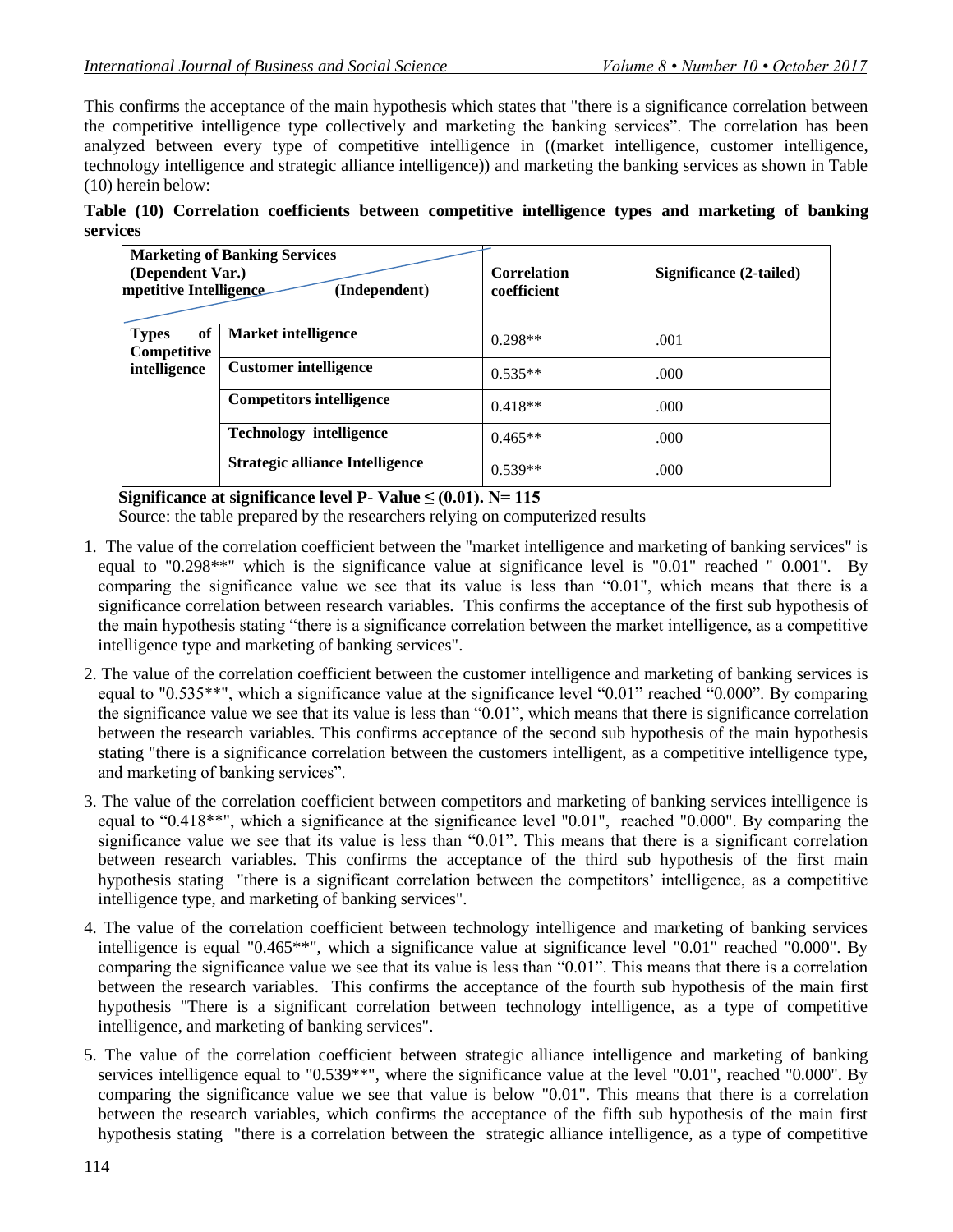intelligence, and marketing of banking services". Table (10) shows that the correlation between the strategic alliance intelligence and marketing the banking services is the strongest correlation than the other competitive intelligence types. So, we understand that the strategic alliance intelligence in the business of the banks studied has a significant role in marketing the banking services of these banks, thus the achievement of the objective of the banks studied.

### **II: Analysis the impact relationships between the research variables:**

Through this analysis, the effect of competitive intelligence in marketing of banking services will be measured, which has been included by the second main hypothesis and its emerged sub hypothesis. For this purpose, the researchers used multiple linear regression model to measure the impact of the independent variables represented by the types of intelligence Competitive in the dependent variable represented in marketing of banking services. The second main hypothesis indicates "the existence of effect of significance between the competitive intelligence types, collectively and individually, and marketing the banking services". Table (11) demonstrates that:

**Table (11) Analysis the effect of competitive intelligence types in marketing of banking services at the macro level (collectively)** 

| Independent variable | Dependent variable |                                      |            |       |  |  |  |  |  |  |  |  |  |
|----------------------|--------------------|--------------------------------------|------------|-------|--|--|--|--|--|--|--|--|--|
|                      |                    | <b>Marketing of banking services</b> |            |       |  |  |  |  |  |  |  |  |  |
| Types of competitive | $B_0$              |                                      | F          | $R^2$ |  |  |  |  |  |  |  |  |  |
| intelligence         | 1.156              | 0.727                                | 49.173     | 30.3% |  |  |  |  |  |  |  |  |  |
|                      | t $(2.769)$        | T(7.012)                             | Sig(0.000) |       |  |  |  |  |  |  |  |  |  |
|                      | Sig(0.007)         | Sig(0.000)                           |            |       |  |  |  |  |  |  |  |  |  |

### Significance at significant level  $P-value \le (0.05)$  N= 115

Source: The table has been prepared by the researchers relying on computerized results

Multiple linear regression model results described in the table (11) indicate that there is an effect of independent variables collectively, represented by "competitive intelligence type" on marketing the banking services; as the independent variables collectively has a significant effect on marketing of banking services.

- The independent variable "competitive intelligence" interprets the ratio "30.3% " of the overall variable in the dependent variable of " marketing of banking services". This indicates that changes may occur in the dependent variable, represented in marketing of banking services, and are due to the effect of the independent variable represented in the competitive intelligence. What is more than this ratio "69.7%" is due to other variables that have not been taken in account in this research.
- The (F) value calculated had reached "49.173", which is higher than its theoretical value (3.93" and the significance "0.000" which has a significance at level less than "0.05". This accomplishes consistency in the impact relationship between competitive intelligence and marketing of banking services.
- The regression coefficient (β1) was "0.727", which indicates that the change in competitive intelligence in one unit leads to a change in the marketing of banking service by "0.727". We draw a conclusion from the (t) value calculated "7.012" that it is the significance at significant level "0.05" and significance "0.000", which is less that the significant level (0.05). This indicates the significant effect of competitive intelligence on marketing of banking services.
- Constant term value (β0) indicates the existence of marketing of banking services by  $(1.156)$  even if the value of competitive intelligence was zero. According to these results, there is justification for not to reject the second main hypothesis stating "there is an impact of significance between the types of competitive intelligence and marketing of banking services ". The effect relationships between each type of competitive intelligence represented in market intelligence, customer intelligence, competitors intelligence, technology intelligence and strategic alliance intelligence and marketing the banking services as shown in Table (12) herein below: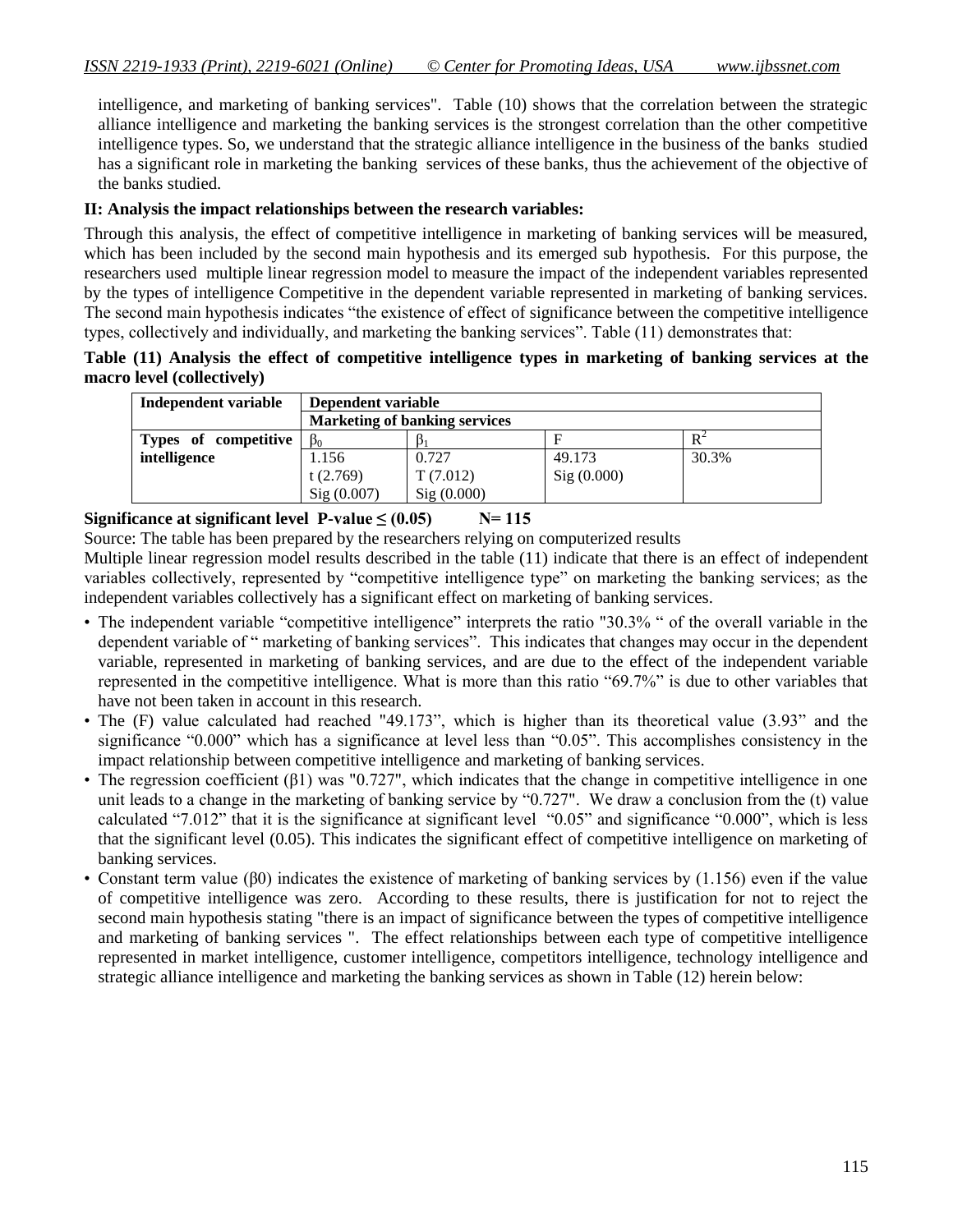| Independent                  | Dependent variable                |                            |                   |                |
|------------------------------|-----------------------------------|----------------------------|-------------------|----------------|
| variable                     | <b>Banking services marketing</b> |                            |                   |                |
| <b>Market intelligence</b>   | $\beta_0$                         | $\beta_1$                  | F                 | $\mathbb{R}^2$ |
|                              | 2.7                               | 0.339                      | 11.008            | 8.9%           |
|                              | t(6.507)                          | t(3.318)                   | Sig $(0.001)$ **  |                |
|                              | $Sig(0.000)**$                    | $Sig(0.001)$ **            |                   |                |
| <b>Customer</b>              | 1.733                             | 0.597                      | 45.276            | 28.6%          |
| intelligence                 | t(4.951)                          | t(6.729)                   | $Sig(0.000)^{**}$ |                |
|                              | $Sig(0.000)**$                    | $Sig(0.000)$ **            |                   |                |
| <b>Competitors</b>           | 2.616                             | 0.376                      | 23.953            | 17.5%          |
| intelligence                 | t(8.701)                          | t(4.894)                   | $Sig(0.000)^{**}$ |                |
|                              | $Sig(0.000)**$                    | $Sig(0.000)^{**}$          |                   |                |
| <b>Technology</b>            | 1.635                             | 0.579                      | 3 1.098           | 21.6%          |
| intelligence                 | t(3.725)                          | t(5.577)                   | $Sig(0.000)$ **   |                |
|                              | $Sig(0.000)**$                    | $Sig(0.000)$ <sup>**</sup> |                   |                |
| alliance<br><b>Strategic</b> | 1.699                             | 0.593                      | 46.310            | $29.1\%$       |
| intelligence                 | t(4.837)                          | t(6.805)                   | $Sig(0.000)^{**}$ |                |
|                              | $Sig(0.000)**$                    | $Sig(0.000)$ **            |                   |                |

**Table (12) Analysis of the impact between the types of competitive intelligence and marketing of banking services**

# It has significance at significant level  $P-value \le (0.05)$  N= 115

Source: the table prepared by the researchers relying on computerized results

- The independent variable, market intelligence, explains the ratio "8.9%" of the overall variable in the dependent variable "marketing the banking services" and the ratio "91.1%" represents random variables which have not been taken into account in this research. This indicates the effect of market intelligence in marketing of banking services.
- The independent variable "customer intelligence" explains the ratio "2 8.6%" of the overall variable on the dependent variable "marketing of banking services "71.4%" which represents the random variables that have not been taken into account in this research. This indicates the impact of the customer intelligence on the marketing of banking services.
- The independent variable "competitors' intelligence" explains the ratio "17.5%" of the overall dependent variable "marketing of banking services" and the ratio 82.5% represents the random variables which have not been taken into account in this research. This indicates the effect of competitors' intelligence on marketing of banking services.
- The independent variable of technology intelligence explains the ratio "21.6%" of the overall variable in the dependent variable marketing the banking service and the ratio "78.4%" represent the random variables that have not been taken into account in this research. This indicates that there is an effect of technology intelligence on marketing the banking services.
- The independent variable "strategic alliance intelligence" explains the ratio "29. 1%" of the overall dependent variable "marketing the banking services" and the ratio "70.9%" represent the random variables that have not been taken into account in this research. This indicates that there is an impact of strategic alliance intelligence on marketing of banking services.

### *Conclusions and recommendations*

### First: conclusions

This research discusses the most important conclusions reached by the research which have been classified into two groups:-

A number of conclusions reached by the statistical analysis can be highlighted in the practical field besides the discussion of the results of the research and analysis as follows:

- 1. The results of the statistical analysis proved that the majority of the private bank managers were male.
- 2. Most of the studied people in the private banks in Erbil Governorate were old and medium age.
- 3. Most of the private banks studied depend on experienced staff in their performance of work that holds university degrees.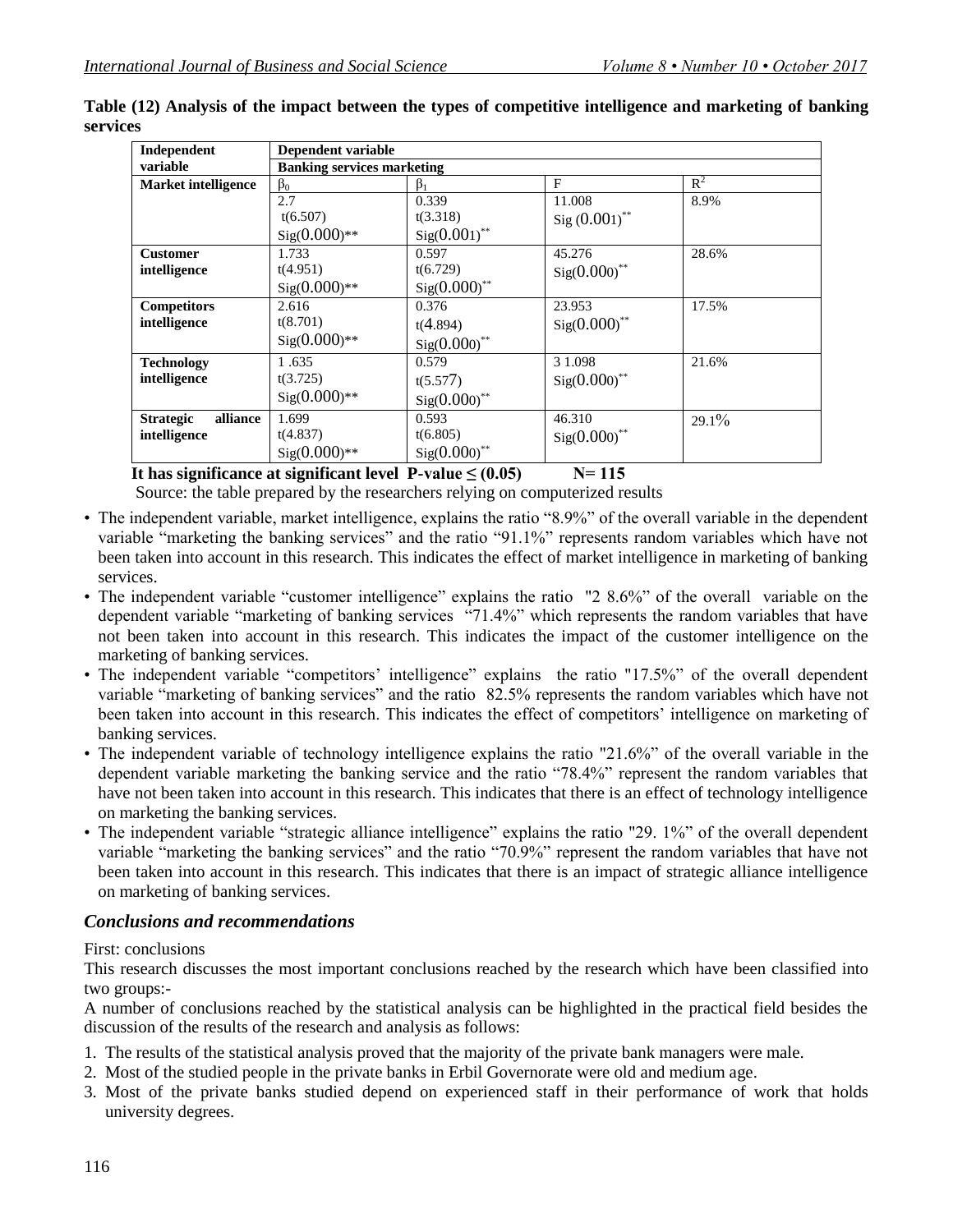- 4. Most of the studied people have long service in banking work which means the existence of experience and practicing.
- 5. The results of the descriptive analysis revealed a high level of market intelligence with very good consistency in the respondents answers which demonstrates that the managers of the banks studied have a sufficient study to discover new paths and prospects of work which enable the bank to achieve its expectations to market intelligence.
- 6. The results of descriptive analysis show above average level for the customer intelligence with good consistency in the respondent answers which indicates that the managers of the banks studied have the customer intelligence about the future of their businesses and services.
- 7. The results of description and diagnosis show that the competitors" intelligence has achieved the least level among the other competitive intelligence.
- 8. The results of description and diagnosis analysis show that technology intelligence has achieved the highest level compared to the other competitive intelligence as its level was high confirmed by very good consistency in the respondents answers.
- 9. The results of descriptive analysis shows that there is above-average level for the strategic alliance intelligence as type of competitive intelligence with good consistency in the respondents answers.
- 10. The results of statistical analysis indicates that there is a positive correlation between the competitive intelligence collectively and marketing the banking services.
- 11. There is a positive correlation between the types of competitive intelligence and marketing of banking services.
- 12. There is a positive impact between the competitive intelligence collectively and marketing of banking services.

### *II: Recommendations*

In the light of the conclusions reached by the research a series of recommendations can be set where the bank could get benefit from them. These recommendations can be summarized as follows:

- 1. It is necessary for the banks studied to conduct seminars to introduce the competitive intelligence in its general framework to provide a theoretical structure to the senior and middle management staff in particular.
- 2. The leaders of the banks studied should take care about the competitive intelligence because of its role in marketing of banking services and make it part of the culture of the banks to be accepted at banks and then take advantage of them.
- 3. The bank management studied should attract smart and creative people and motivate and train them to be a source of power to the banks.
- 4. Competitive intelligence must be made part of the training program for senior management and leadership in order to develop the types of competitive intelligence.

# *References:*

#### **First: the Arabic References**

- Ahmed Mahmoud Ahmed, (2001), Marketing banking Services, theoretical applied Introduction, Dar al Barakah publishing and distribution, Amman, Jordan.
- Jamil, Abdul Karim Ahmad (2015), Banking marketing, Janadria publishing and distribution, first edition, Amman Jordan
- Hamad, Ahmed Mahmoud, (2001)); Marketing of banking services: theoretical applied introduction, Amman- Dar al Barakah for publishing and distribution, Amman – Jordan
- Heirash, Saleem (2007), the Reality and Prospects of Marketing Banking in Algeria, a case study of agriculture and rural development Bank, Master thesis, University of Blida-Algeria.
- HEIRASH , Saleem , (2008), The Reality and Prospects of Marketing Banking in Algeria, University Sa"ad Dahleb, Blida, Algeria.

Al-Khudairi, Mohsen Ahamd, (2012), Bank Marketing : Integrated introduction, Dar Itarak for publishing, Cairo.

Samira, Farhat, (2016), Competitive intelligence contribution to improving industrial performance, a case study in a range of food industry enterprises, doctoral thesis, science in the industrial economy, economic sciences, University of Mohamed Khaider, Baskra – Algeria .